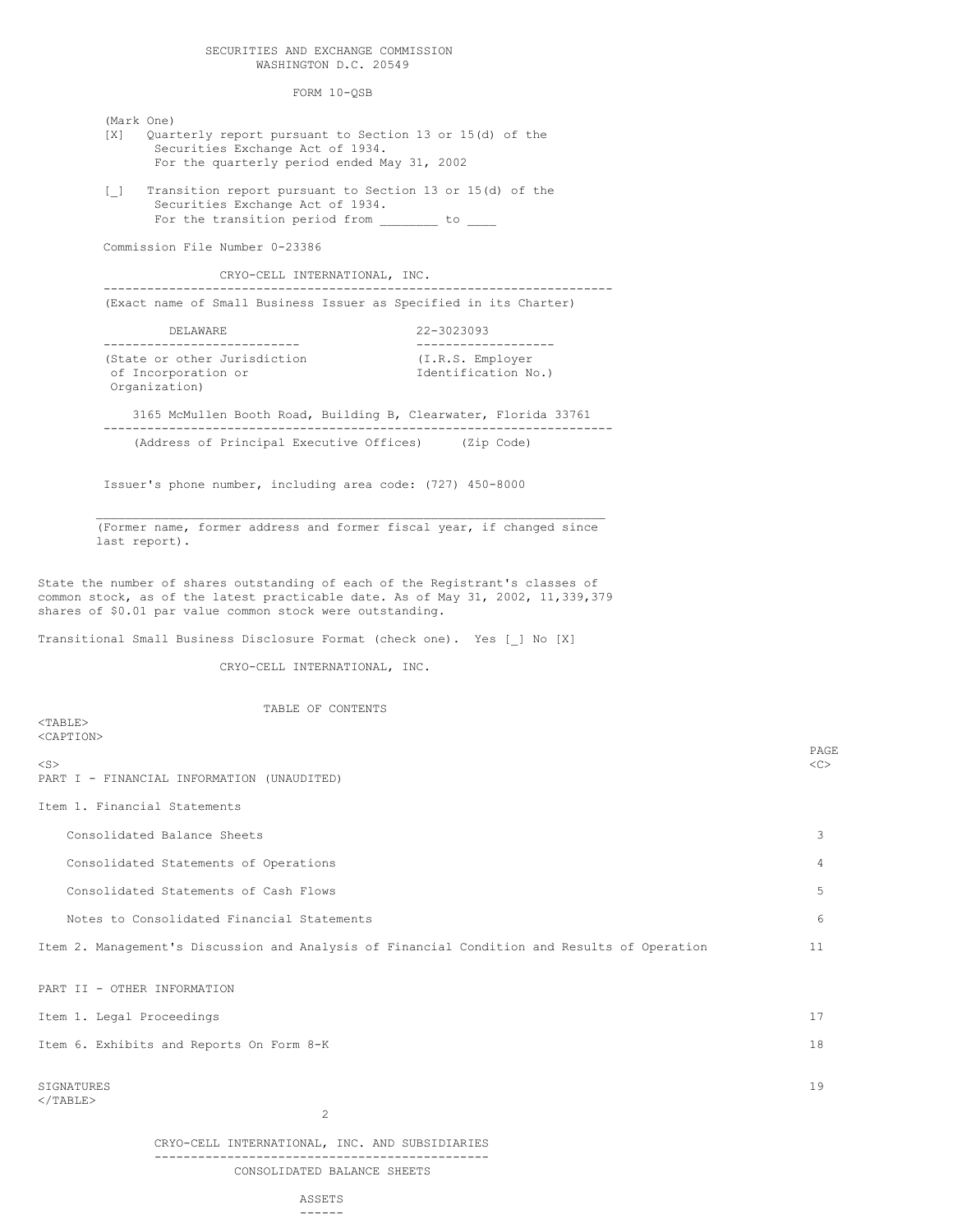| $<$ TABLE $>$                                                                             |                            |                     |
|-------------------------------------------------------------------------------------------|----------------------------|---------------------|
| <caption></caption>                                                                       | May 31,                    |                     |
| November 30,                                                                              | 2002                       |                     |
| 2001                                                                                      | ---------------            | $- - - - - - - - -$ |
| -------                                                                                   |                            |                     |
| $<$ S $>$<br>Current Assets                                                               | <<                         | <<                  |
| - --------------<br>Cash and cash equivalents                                             | \$6,044,529                | $\sqrt{2}$          |
| 5,540,751                                                                                 |                            |                     |
| Accounts receivable and advances (net of allowance for<br>doubtful accounts of \$34,000)  | 260,567                    |                     |
| 215,308                                                                                   |                            |                     |
| Receivable - Revenue Sharing Agreement<br>370,000                                         | 370,000                    |                     |
| Receivable - Affiliates<br>1,300,000                                                      | 1,464,864                  |                     |
| Note Receivable                                                                           | 251,750                    |                     |
| 51,750<br>Marketable securities                                                           | 182,708                    |                     |
| 260,996<br>Prepaid expenses and other current assets                                      | 321,492                    |                     |
| 223,337                                                                                   |                            |                     |
| $- - - - - - -$                                                                           | -----------------          | ----------          |
| Total current assets<br>7,962,142                                                         | 8,895,910                  |                     |
|                                                                                           | -----------------          | ----------          |
| -------<br>Property and Equipment                                                         | 3,504,441                  |                     |
| 3,184,883<br>- ----------------------                                                     | -----------------          |                     |
| ---------                                                                                 |                            |                     |
| Other Assets<br>- ------------                                                            |                            |                     |
| Intangible assets (net of amortization of \$72,702 and \$64,944, respectively)<br>119,662 | 114,798                    |                     |
| Investment in Saneron CCEL Therapeutics, Inc.<br>2,431,871                                | 2,196,882                  |                     |
| Investment in European Affiliates                                                         | 3,065,000                  |                     |
| 3,100,000<br>Investment option to purchase a business                                     | 112,713                    |                     |
| 212,713<br>Deposits with vendors and others                                               | 370,391                    |                     |
| 383,075                                                                                   | -----------------          | ----------          |
| -------                                                                                   |                            |                     |
| Total other assets<br>6, 247, 321                                                         | 5,859,784                  |                     |
| -------                                                                                   | -----------------          | ----------          |
|                                                                                           | \$18, 260, 135             | \$                  |
| 17,394,346                                                                                | ------------------         |                     |
| ----------------                                                                          |                            |                     |
| LIABILITIES AND STOCKHOLDERS' EQUITY                                                      |                            |                     |
| __________________________________                                                        | May 31,                    | November            |
| 30 <sub>1</sub>                                                                           |                            |                     |
|                                                                                           | 2002<br>------------------ | 2001<br>---------   |
| --------<br>Current Liabilities                                                           |                            |                     |
| ---------------<br>Note Payable - Investment Bank                                         | \$<br>$\sim$ $-$           | \$                  |
| 467,000                                                                                   | 590,668                    |                     |
| Accounts payable<br>114,942                                                               |                            |                     |
| Accrued expenses and withholdings<br>248,380                                              | 685,945                    |                     |
| Current portion of obligations under capital leases<br>1,510                              | 623                        |                     |
| -------                                                                                   | -----------------          | ----------          |
| Total current liabilities                                                                 | 1,277,236                  |                     |
| 831,832                                                                                   | -----------------          |                     |
| -------                                                                                   |                            |                     |

Other Liabilities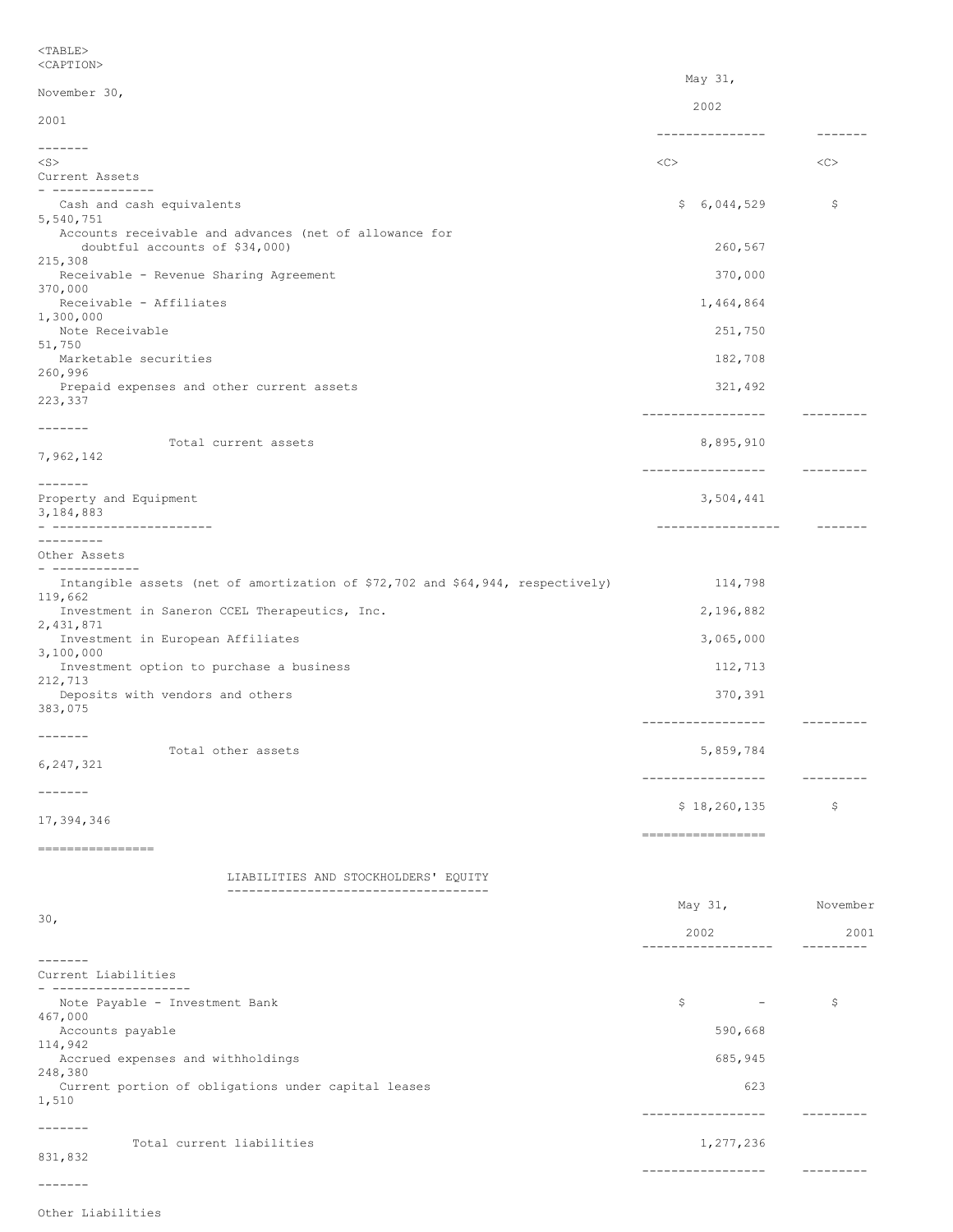Unearned revenue 1,681,760 2,009,942 Deposits 5,932 23,725 Obligations under capital leases-net of current portion 3,785 7,579 ----------------- --------- ------- Total other liabilities 1,691,477 2,041,246 ----------------- --------- ------- Minority Interest 37,838 - ----------------- --------- ------- Stockholders' Equity - -------------------- Preferred stock  $(500,000, 5.01$  par value authorized and unissued) - Common stock (20,000,000 \$.01 par value common shares authorized; 11,339,379 at May 31, 2002, and 11,326,379 at November 30, 2001 issued and outstanding) 114,742 113,285 Additional paid-in capital 22,952,334 21,986,961 Additional paid-in capital - stock options 362,173 309,757 Stock subcription receivable (5,000) - Accumulated other comprehensive income (loss) (13,020) 42,496 Accumulated deficit (8,157,645) (7,931,231) ----------------- --------- ------- Total stockholders' equity 15,253,584 14,521,268 ----------------- --------- -------  $$18,260,135$  \$ 17,394,346 =============== ================ </TABLE> The accompanying notes to consolidated financial statements are an integral part of these statements. 3 CRYO-CELL INTERNATIONAL, INC. AND SUBSIDIARIES CONSOLIDATED STATEMENTS OF OPERATIONS AND COMPREHENSIVE INCOME (LOSS) <TABLE> <CAPTION> Three Months Ended Six Months Ended ------------------ -------------- --- May 31, May 31, May 31, May 31, 2002 2001 2002 2001 ------------- ------------ ------------ ------------ <S> <C> <C> <C>  $<$ Revenue **8 1,792,345** \$ 1,870,871 \$ 3,277,131 \$ 2,632,489 ------------- ------------ ------------ ------------ Costs and Expenses: Cost of sales 590,067 395,064 1,144,105 659,512 Marketing, general & administrative expenses 1,418,499 941,219 2,342,422 1,750,167 Research, development and related engineering 20,651 1,500 45,739 19,091 Depreciation and amortization 119,120 79,629 238,239

- -----------------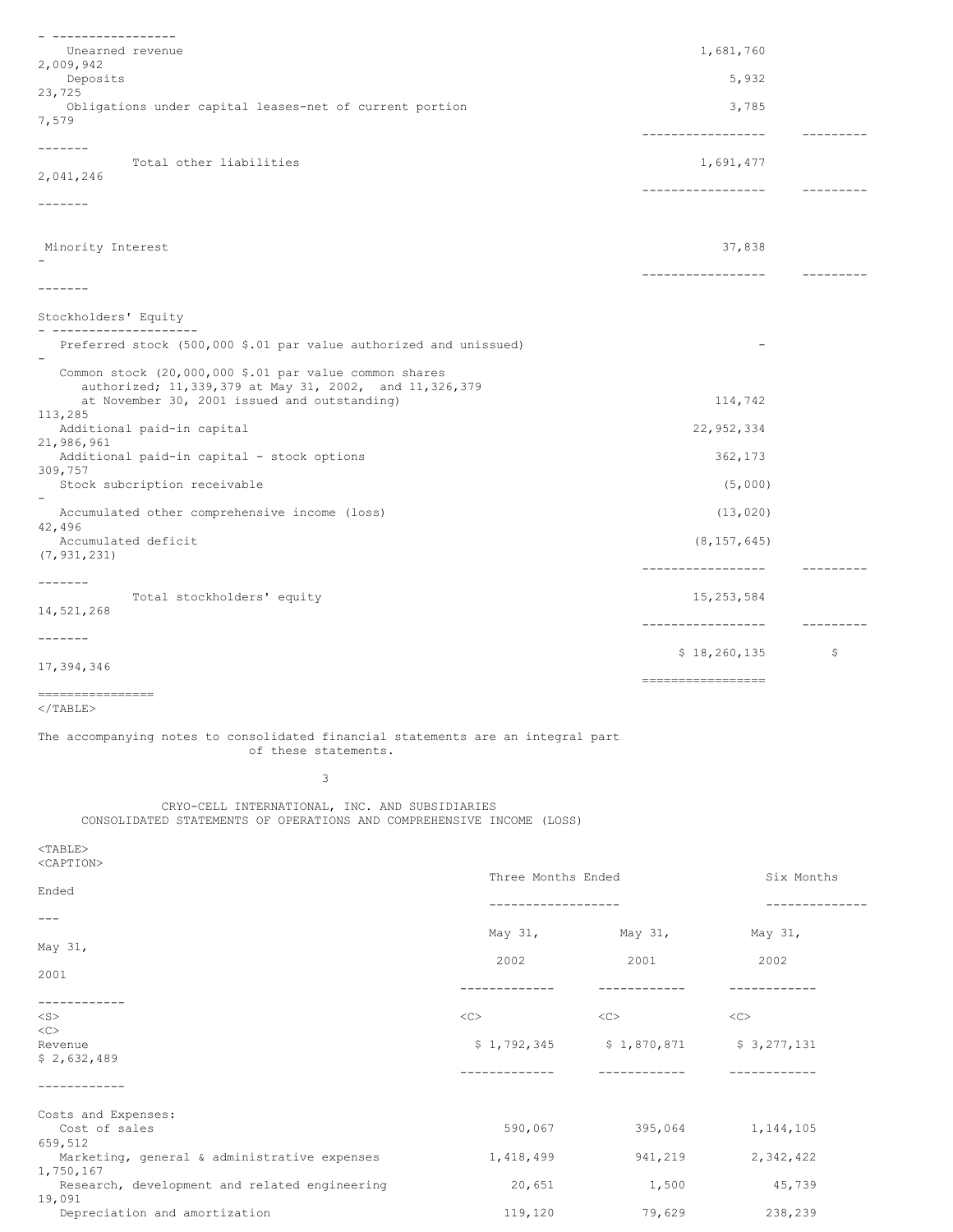| 148,184                                                                                                            | ------------                                   | ------------                                         | ------------                                                                                                                                                                                                                                                                                                                                                                                                                                                                                                                                                                  |    |
|--------------------------------------------------------------------------------------------------------------------|------------------------------------------------|------------------------------------------------------|-------------------------------------------------------------------------------------------------------------------------------------------------------------------------------------------------------------------------------------------------------------------------------------------------------------------------------------------------------------------------------------------------------------------------------------------------------------------------------------------------------------------------------------------------------------------------------|----|
| ------------<br>Total cost and expenses<br>2,576,954                                                               | -------------                                  | 2, 148, 337 1, 417, 412 3, 770, 505<br>------------- | -------------                                                                                                                                                                                                                                                                                                                                                                                                                                                                                                                                                                 |    |
| ------------<br>Operating Income (Loss)<br>55,535                                                                  |                                                | $(355, 992)$ $453, 460$ $(493, 374)$                 |                                                                                                                                                                                                                                                                                                                                                                                                                                                                                                                                                                               |    |
| -----------                                                                                                        |                                                |                                                      |                                                                                                                                                                                                                                                                                                                                                                                                                                                                                                                                                                               |    |
| Other Income and (Expense):                                                                                        |                                                |                                                      |                                                                                                                                                                                                                                                                                                                                                                                                                                                                                                                                                                               |    |
| Interest Income                                                                                                    |                                                | 13, 175 25, 305                                      | 35,533                                                                                                                                                                                                                                                                                                                                                                                                                                                                                                                                                                        |    |
| 61,447<br>Interest Expense                                                                                         | (18, 945)                                      | (466)                                                | (19, 467)                                                                                                                                                                                                                                                                                                                                                                                                                                                                                                                                                                     |    |
| (994)<br>Other Income                                                                                              |                                                | 266, 221 195, 142                                    | 666,221                                                                                                                                                                                                                                                                                                                                                                                                                                                                                                                                                                       |    |
| 370,142<br>Settlement on Litigation                                                                                | (107, 500)                                     |                                                      | $-$ (107,500)                                                                                                                                                                                                                                                                                                                                                                                                                                                                                                                                                                 |    |
| Loss on Sale of Marketable Securities<br>(131, 899)                                                                | -------------                                  | $-$ (31,425)<br>------------                         | ------------                                                                                                                                                                                                                                                                                                                                                                                                                                                                                                                                                                  |    |
| ------------<br>Total other income<br>298,696                                                                      |                                                | 152,951 188,556                                      | 574,787                                                                                                                                                                                                                                                                                                                                                                                                                                                                                                                                                                       |    |
| Income (loss) before minority interest<br>and equity in earnings of affiliates<br>354,231                          |                                                | $(203, 041)$ 642,016 81,413<br>-------------         | ------------                                                                                                                                                                                                                                                                                                                                                                                                                                                                                                                                                                  |    |
| ------------                                                                                                       |                                                |                                                      |                                                                                                                                                                                                                                                                                                                                                                                                                                                                                                                                                                               |    |
| Equity in earnings of affiliates                                                                                   |                                                | $(45, 170)$ - (269,989)                              |                                                                                                                                                                                                                                                                                                                                                                                                                                                                                                                                                                               |    |
| Minority Interest                                                                                                  | (24, 846)                                      | $-$ (37,838)                                         | ------------                                                                                                                                                                                                                                                                                                                                                                                                                                                                                                                                                                  |    |
| ------------                                                                                                       | (70, 016)                                      | $-$ (307,827)                                        |                                                                                                                                                                                                                                                                                                                                                                                                                                                                                                                                                                               |    |
| ------------<br>Net Income (Loss)<br>354,231                                                                       |                                                | _____________                                        | $\frac{1}{2}$ (273,057) $\frac{1}{2}$ 642,016 $\frac{1}{2}$ (226,414) $\frac{1}{2}$<br>$\begin{array}{cccccccccccccc} \multicolumn{2}{c}{} & \multicolumn{2}{c}{} & \multicolumn{2}{c}{} & \multicolumn{2}{c}{} & \multicolumn{2}{c}{} & \multicolumn{2}{c}{} & \multicolumn{2}{c}{} & \multicolumn{2}{c}{} & \multicolumn{2}{c}{} & \multicolumn{2}{c}{} & \multicolumn{2}{c}{} & \multicolumn{2}{c}{} & \multicolumn{2}{c}{} & \multicolumn{2}{c}{} & \multicolumn{2}{c}{} & \multicolumn{2}{c}{} & \multicolumn{2}{c}{} & \multicolumn{2}{c}{} & \multicolumn{2}{c}{} & \$ |    |
| ------------<br>Net income (loss) per share - basic and diluted<br>0.03                                            | =============<br>(50.02)                       | 0.06<br>Ş.                                           | (50.02)                                                                                                                                                                                                                                                                                                                                                                                                                                                                                                                                                                       | \$ |
| ------------<br>Number of Shares Used In Computation<br>Basic and diluted<br>10,168,945                            | --------------<br>11,339,379<br>-------------- | ============<br>10,194,831<br>_______________        | $\qquad \qquad \displaystyle =\qquad \qquad \displaystyle =\qquad \qquad$<br>11,335,165<br>-------------                                                                                                                                                                                                                                                                                                                                                                                                                                                                      |    |
| ============<br>Comprehensive income (loss):<br>Net income (loss):<br>354,231<br>Other comprehensive income (loss) | (274, 101)                                     | 642,016                                              | (226, 414)                                                                                                                                                                                                                                                                                                                                                                                                                                                                                                                                                                    |    |
| Net increase (decrease) in value<br>of marketable securities<br>(29, 810)                                          | -------------                                  | $(11, 512)$ $(28, 563)$ $(55, 516)$<br>------------  | ------------                                                                                                                                                                                                                                                                                                                                                                                                                                                                                                                                                                  |    |
| ------------<br>Comprehensive income (loss)<br>324,422                                                             | (285, 613)<br>=============                    | 613,453<br>============                              | (281, 930)                                                                                                                                                                                                                                                                                                                                                                                                                                                                                                                                                                    |    |
| ============<br>Comprehensive income (loss) per share - basic and<br>diluted<br>0.03<br>\$.                        | (50.03)<br>=============                       | 0.06<br>Ş.<br>============                           | (50.02)<br>$\qquad \qquad \displaystyle =\qquad \qquad \displaystyle =\qquad \qquad$                                                                                                                                                                                                                                                                                                                                                                                                                                                                                          |    |
| ============                                                                                                       |                                                |                                                      |                                                                                                                                                                                                                                                                                                                                                                                                                                                                                                                                                                               |    |

 $<$ /TABLE>

The accompanying notes to consolidated financial statements are an integral part of these statements.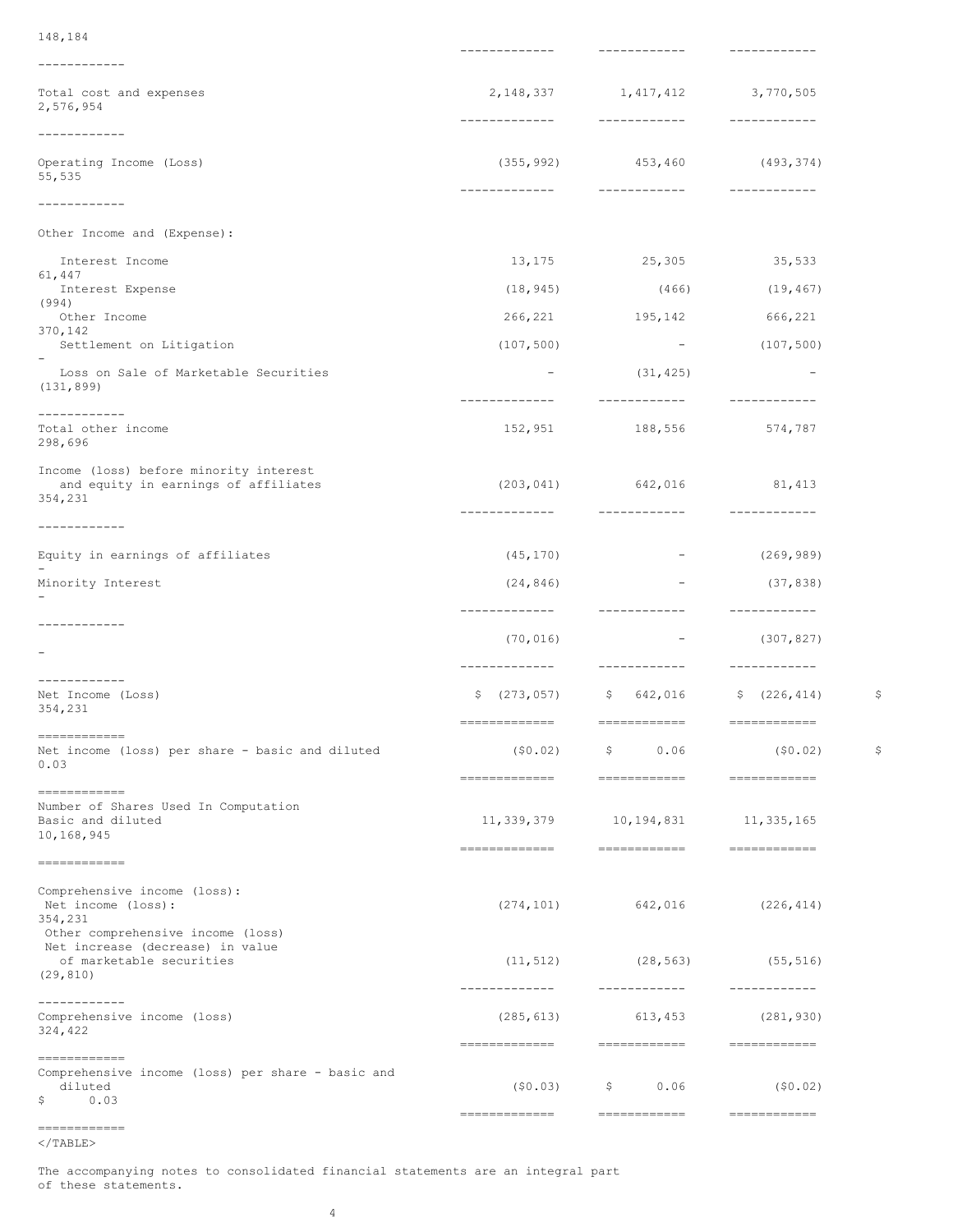### <TABLE> <CAPTION>

|                                                                                                         | Six Months Ended<br>________________                  |                                                                                                                                                                                                                                                                                                                                                                                                                                                                                                  |
|---------------------------------------------------------------------------------------------------------|-------------------------------------------------------|--------------------------------------------------------------------------------------------------------------------------------------------------------------------------------------------------------------------------------------------------------------------------------------------------------------------------------------------------------------------------------------------------------------------------------------------------------------------------------------------------|
|                                                                                                         | May 31,<br>2002<br>$\frac{1}{2}$                      | May 31,<br>2001<br>$- - - - -$                                                                                                                                                                                                                                                                                                                                                                                                                                                                   |
| $<$ S $>$                                                                                               | <<                                                    | < <c></c>                                                                                                                                                                                                                                                                                                                                                                                                                                                                                        |
| Cash Flows from Operating Activities<br>Net Income (Loss)<br>Adjustments to reconcile net income (loss) | \$ (226, 414)                                         | \$354,231                                                                                                                                                                                                                                                                                                                                                                                                                                                                                        |
| to cash used for operating activities:                                                                  |                                                       |                                                                                                                                                                                                                                                                                                                                                                                                                                                                                                  |
| Depreciation and amortization                                                                           | 255,689                                               | 164,269                                                                                                                                                                                                                                                                                                                                                                                                                                                                                          |
| Loss on sale of marketable securities                                                                   |                                                       | 131,899                                                                                                                                                                                                                                                                                                                                                                                                                                                                                          |
| Issuance of common stock for interest and services rendered<br>Equity in earnings of affiliates         | 52,416<br>269,989                                     | 185,987                                                                                                                                                                                                                                                                                                                                                                                                                                                                                          |
| Minority interest                                                                                       | 37,838                                                | $\sim$                                                                                                                                                                                                                                                                                                                                                                                                                                                                                           |
| Changes in assets and liabilities:                                                                      |                                                       |                                                                                                                                                                                                                                                                                                                                                                                                                                                                                                  |
| Accounts receivable                                                                                     | (45, 259)                                             | (44, 116)                                                                                                                                                                                                                                                                                                                                                                                                                                                                                        |
| Receivable - Revenue Sharing Agreement<br>Receivable - Affiliate                                        | (164, 864)                                            | (690, 000)                                                                                                                                                                                                                                                                                                                                                                                                                                                                                       |
| Note Receivable                                                                                         | (200, 000)                                            | (100, 000)                                                                                                                                                                                                                                                                                                                                                                                                                                                                                       |
| Prepaid expenses and other current assets                                                               | (98, 155)                                             | (70,698)                                                                                                                                                                                                                                                                                                                                                                                                                                                                                         |
| Deposits                                                                                                | 12,684                                                | (399, 300)                                                                                                                                                                                                                                                                                                                                                                                                                                                                                       |
| Investment-option to purchase                                                                           | 100,000                                               |                                                                                                                                                                                                                                                                                                                                                                                                                                                                                                  |
| Accounts payable                                                                                        | 475,727                                               | 84,808                                                                                                                                                                                                                                                                                                                                                                                                                                                                                           |
| Accrued expenses                                                                                        | 437,565                                               | (35, 680)                                                                                                                                                                                                                                                                                                                                                                                                                                                                                        |
| Unearned revenue and deposits                                                                           | (345, 975)<br>------------                            | (214, 350)<br>______________                                                                                                                                                                                                                                                                                                                                                                                                                                                                     |
| Net cash provided by (used for) operating activities                                                    | 561,241<br>-------------                              | (632, 950)                                                                                                                                                                                                                                                                                                                                                                                                                                                                                       |
| Cash flows from investing activities:                                                                   |                                                       |                                                                                                                                                                                                                                                                                                                                                                                                                                                                                                  |
| Loan receivable                                                                                         |                                                       | 250,000                                                                                                                                                                                                                                                                                                                                                                                                                                                                                          |
| Marketable Securities                                                                                   | 22,772                                                |                                                                                                                                                                                                                                                                                                                                                                                                                                                                                                  |
| Purchases of property and equipment                                                                     | (567, 376)                                            | (334, 423)                                                                                                                                                                                                                                                                                                                                                                                                                                                                                       |
| Payments for intangible assets                                                                          | (608)                                                 | (8, 435)                                                                                                                                                                                                                                                                                                                                                                                                                                                                                         |
| Net cash provided by (used for) investing activities                                                    | . _ _ _ _ _ _ _ _ _ _ _<br>(545, 212)<br>____________ | $------------$<br>(92, 858)<br>-------------                                                                                                                                                                                                                                                                                                                                                                                                                                                     |
|                                                                                                         |                                                       |                                                                                                                                                                                                                                                                                                                                                                                                                                                                                                  |
| Cash flows from financing activities<br>Proceeds from the sale of securities                            |                                                       |                                                                                                                                                                                                                                                                                                                                                                                                                                                                                                  |
| Proceeds from the issuance of common stock                                                              | 521,770                                               | 52,101<br>24,500                                                                                                                                                                                                                                                                                                                                                                                                                                                                                 |
| Proceeds from the sale of warrants                                                                      | $\overline{\phantom{a}}$                              | 200,000                                                                                                                                                                                                                                                                                                                                                                                                                                                                                          |
| Private placement fees                                                                                  | (67, 340)                                             |                                                                                                                                                                                                                                                                                                                                                                                                                                                                                                  |
| Stock subscription receivable                                                                           | (5,000)                                               |                                                                                                                                                                                                                                                                                                                                                                                                                                                                                                  |
| Exercise of stock options                                                                               | 43,000                                                | 56,000                                                                                                                                                                                                                                                                                                                                                                                                                                                                                           |
| Repayment of capital leases                                                                             | (4, 681)<br>------------                              | (4, 154)<br>-------------                                                                                                                                                                                                                                                                                                                                                                                                                                                                        |
| Net cash provided by financing activities:                                                              | 487,749<br>------------                               | 328,447<br>-------------                                                                                                                                                                                                                                                                                                                                                                                                                                                                         |
| Increase (decrease) in cash and cash equivalents                                                        | 503,778                                               | (397, 361)                                                                                                                                                                                                                                                                                                                                                                                                                                                                                       |
| Beginning of period                                                                                     | 5,540,751                                             | 2,695,794                                                                                                                                                                                                                                                                                                                                                                                                                                                                                        |
|                                                                                                         | -------------                                         | ______________                                                                                                                                                                                                                                                                                                                                                                                                                                                                                   |
| End of period                                                                                           | \$6,044,529                                           | \$2,298,433<br>-------------                                                                                                                                                                                                                                                                                                                                                                                                                                                                     |
| Supplemental disclosure of cash flow information:                                                       |                                                       |                                                                                                                                                                                                                                                                                                                                                                                                                                                                                                  |
| Interest                                                                                                | \$19,467<br>============                              | $\mathsf{S}$ and $\mathsf{S}$<br>994<br>=============                                                                                                                                                                                                                                                                                                                                                                                                                                            |
| Income taxes                                                                                            | \$.<br>$\sim$ $-$<br>============                     | Ş.<br>$\begin{minipage}{0.9\linewidth} \begin{tabular}{l} \multicolumn{2}{l}{} & \multicolumn{2}{l}{} & \multicolumn{2}{l}{} \\ \multicolumn{2}{l}{} & \multicolumn{2}{l}{} & \multicolumn{2}{l}{} \\ \multicolumn{2}{l}{} & \multicolumn{2}{l}{} & \multicolumn{2}{l}{} \\ \multicolumn{2}{l}{} & \multicolumn{2}{l}{} & \multicolumn{2}{l}{} \\ \multicolumn{2}{l}{} & \multicolumn{2}{l}{} & \multicolumn{2}{l}{} \\ \multicolumn{2}{l}{} & \multicolumn{2}{l}{} & \multicolumn{2}{l}{} \\ \$ |
| $\langle$ /TABLE>                                                                                       |                                                       |                                                                                                                                                                                                                                                                                                                                                                                                                                                                                                  |

# The accompanying notes to consolidated financial statements are an integral part of these statements.

5

# NOTE 1 - FINANCIAL STATEMENTS

The Consolidated Financial Statements including the Consolidated Balance Sheet as of May 31, 2002, Consolidated Statements of Operations and Comprehensive Income, and Cash Flows for the six months ended May 31, 2002 have been prepared by the Company, without audit. In the opinion of Management, all adjustments (which include only normal recurring adjustments) necessary to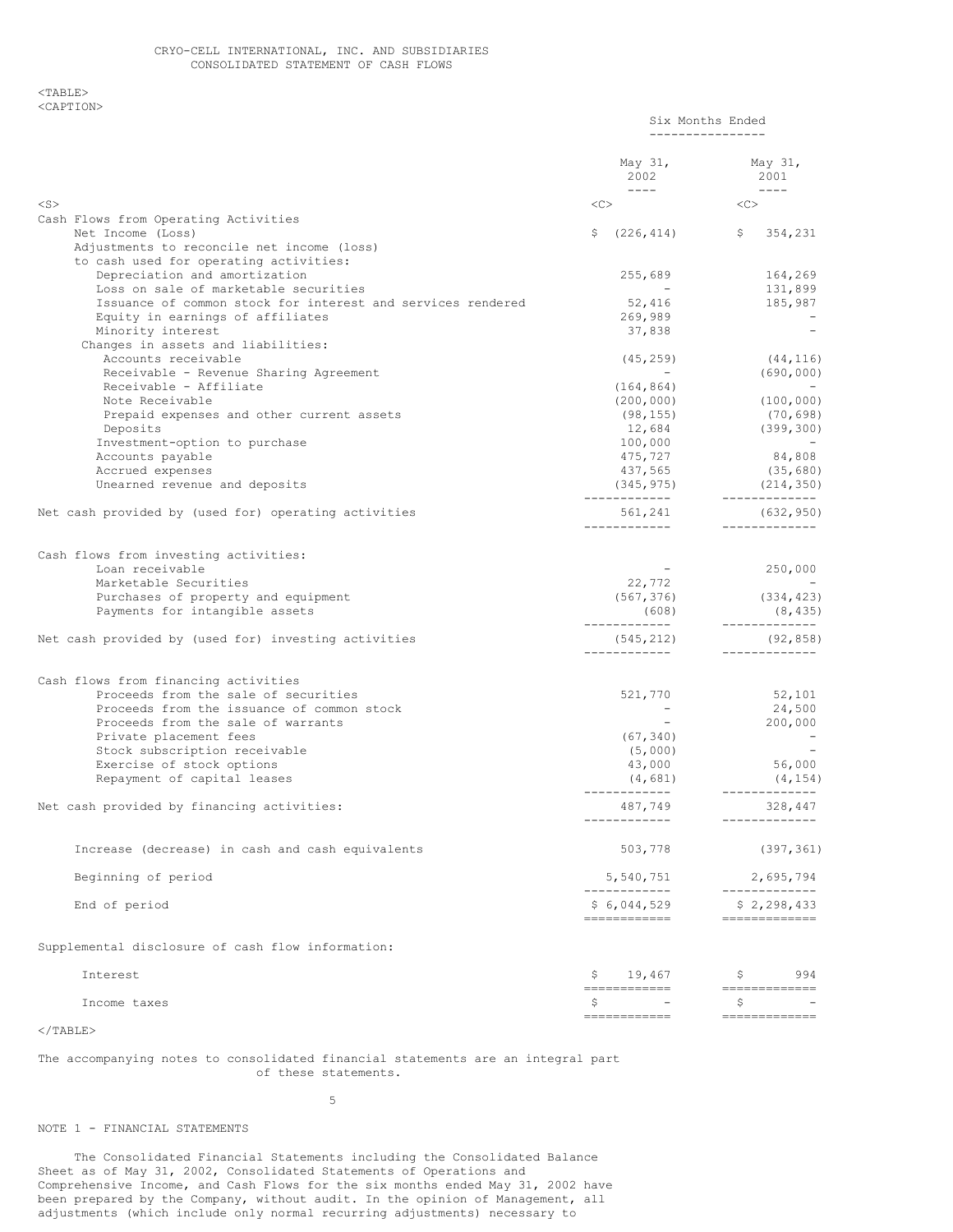present fairly the financial position, results of operations, and changes in cash flows at May 31, 2002 and for all periods presented have been made.

Certain information and footnote disclosures normally included in consolidated financial statements prepared in accordance with generally accepted accounting principles have been condensed or omitted. It is suggested that these condensed financial statements be read in conjunction with the financial statements and notes thereto included in the Company's November 30, 2001 Annual Report on Form 10-KSB.

## NOTE 2 - COMMITMENTS AND CONTINGENCIES

On April 6, 2000, the Company entered into a renewable two-year agreement with COLTEC, Ltd. for the exclusive license to market the Company's U-Cord program in Europe. The marketing rights allow COLTEC, Ltd. to directly market the U-Cord program, sell revenue sharing agreements or further sub-license the marketing rights throughout Europe. The Company received \$1,400,000 in cash in 2000 as an up front licensing fee, of which \$465,000 and \$700,000 were recorded in fiscal 2000 and 2001, respectively. As of May 31, 2002, the Company recognized the remaining \$235,000 of the licensing fee income for fiscal 2002. Pursuant to the agreement the Company is entitled to on-going licensing fees of 10.5% to 20% of adjusted U-CORD processing and storage revenues to be generated in Europe of which \$20,454 is reflected in income in 2001. The agreement granted COLTEC, Ltd. a three-year option to purchase 100,000 shares of the Company's common stock at \$8.00 per share and up to 100,000 additional options at \$12.00 per share which were issued in 2001 at \$10.00 per share. Both of the options were exercised on August 28, 2001 for an aggregate of \$1,800,000. Subsequent to the licensing agreement date, COLTEC, Ltd. formed a corporation, CRYO-CELL Europe, B.V. to engage in the cryogenic cellular storage business under the agreement. On September 19, 2000, the Company entered into an agreement to purchase approximately 6% of CRYO-CELL Europe, B.V. In October and November 2000, the Company paid \$1,000,000 for 38,760 shares of the capital stock of CRYO-CELL Europe, B.V. The Company owned these shares on January 24, 2001.

On October 15, 2001 the Company signed a renewable two-year agreement with CRYO-CELL De Mexico, S.A. De C.V. (CCEL MEX) whereby the Company granted CCEL MEX an exclusive license for the operation and commercialization of the CRYO-CELL U-Cord program in Mexico, Ecuador and Central America which includes the collection, processing and storage of umbilical stem cells as well as allowing CCEL MEX exclusive rights to sublicense the U-Cord program in these geographic areas. The consideration for the license to CCEL MEX is \$600,000 of which \$200,000 was paid to the Company in fiscal 2001 and the balance is to be paid in installments of \$100,000 due June 2002, \$100,000 due October 2002 and \$200,000 due January 2003. The Company is entitled to on-going licensing fees of 15% to 25% of adjusted U-Cord processing and storage revenues to be generated in Mexico, Ecuador and Central America as well as 10% from the money received by CCEL MEX for the granting of sublicenses. The Company has no other obligations to CCEL MEX other than to provide technical assistance and training so that it can be self-operational. These procedures were substantially completed by November 30, 2001. Accordingly, the Company recognized \$500,000 in licensing fee income in fiscal 2001 with respect to this agreement. For the six-month period ended May 31, 2002 the Company recognized the remaining \$100,000 as licensing fee income, which is included in Other Income.

6

#### NOTE 2 - COMMITMENTS AND CONTINGENCIES (CONT'D)

In October 2001 the Company finalized a renewable three-year contract with CRYO-CELL Middle East, Inc. (CCEL ME) for the exclusive license to market the Company's U-Cord program in Israel, the Middle East and Turkey. The license allows CCEL ME to directly market the Company's U-Cord program and further sublicense the marketing rights throughout Israel, Turkey, Jordan, Lebanon, Egypt, Saudi Arabia, Kuwait, Qatar, United Arab Emirates (including Dubai), Bahrain, Oman and Yemen ("the Licensed Area"). The agreement provides for the Company to receive \$1,000,000, (allocated \$500,000 to Israel and \$500,000 to Turkey and the Middle East), of which it received \$100,000 in fiscal 2001 and the balance being payable in three installments of \$200,000 due July 2002, February 2003 and November 2003 and one installment of \$300,000 due July 2004. The Company is also entitled to licensing fees of 10.5% to 18% of adjusted U-CORD processing and storage revenues to be generated in the Licensed Area as well as 10% from the money received by CCEL ME for the granting of sublicenses. CCEL ME has up to one year to terminate the Turkey and Middle East portion of this agreement. The Company is required to train and provide technical and marketing support to CCEL ME. In addition, the Company sold 50,000 of its common stock warrants (\$1.00 each) in fiscal 2001, expiring July 9, 2006, to the chief operating officer of CCEL ME and an entity affiliated to him to purchase an equal number of common shares of the Company at a strike price of \$9.00. As of May 31, 2002 the Company has recognized \$125,000 as licensing fee income.

### NOTE 3 - LEGAL PROCEEDINGS

The Company is involved in the following legal proceedings:

In July 1999, the Company entered into a 20-year exclusive agreement with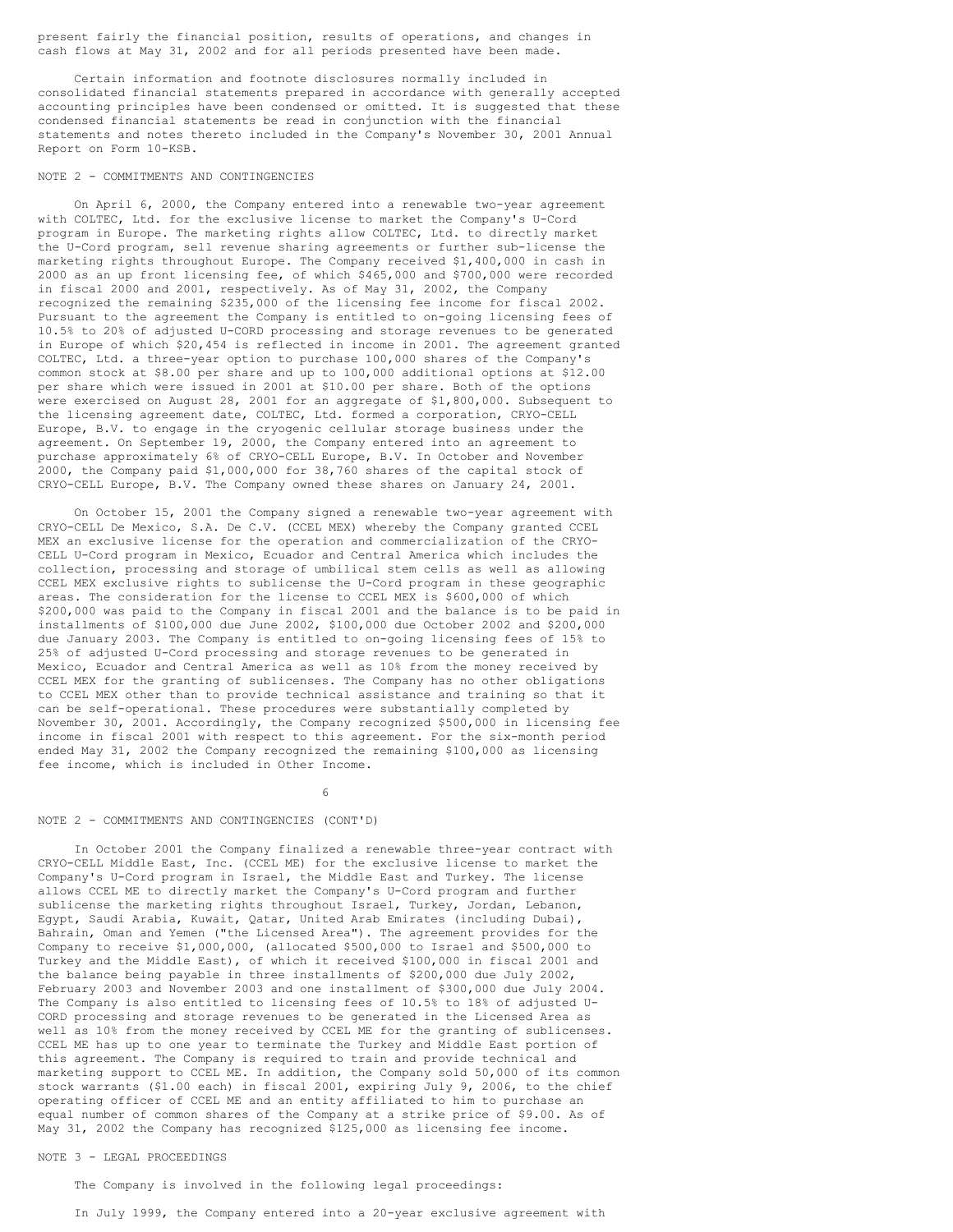The Cancer Group Institute, LLC, a cancer information service. The agreement dealt with the establishment of a business for the preservation of tumor tissue relative to cancer treatment protocols. Cancer Group and Michael Braham were to be provided options in CCEL stock when their efforts resulted in 100 oncologists submitting patients' tumor tissue to CRYO-CELL. The Cancer Group represented that its Web site, www.cancergroup.com was accessed by approximately 25,000 oncologists, radiologists and cancer patients daily. Relying on this information, in December 1999, the Company obtained an option to purchase The Cancer Group Institute and all of its assets, including its Web site, www.cancergroup.com. On or about September 20, 2001, The Cancer Group Institute, LLC, a Florida Limited Liability Company and Michael Braham, an individual filed a lawsuit against the Company in the Circuit Court of the 11th Judicial Circuit, Miami-Dade County, Case No. 01-22158-CA-30. The suit alleges that CRYO-CELL breached a contract with The Cancer Group, LLC and Michael Braham, individually, by not providing the options and seeks an unspecified amount of damages. CRYO-CELL filed a counter suit claiming breach of contract against The Cancer Group, LLC and Michael Braham. On May 23, 2002 the Company entered into a settlement agreement with The Cancer Group Institute LLC. As part of the settlement, the agreement dated July 20, 1999 between the companies is null and void. , CRYO-CELL agrees to issue The Cancer Group an option to purchase twelve thousand five hundred (12,500) shares of CRYO-CELL common stock at an exercise price of \$3.75 per share and the Company paid The Cancer Group the sum of \$7,500 (Seven Thousand Five Hundred Dollars). The \$100,000 that was previously paid as an option to purchase The Cancer Group was expensed during the period and is included in Other Expenses.

On January 30, 2002, the Company was served with a complaint by its former President and Chief Operating Officer, Wanda Dearth. The complaint (Case No. 02- 000811-CI-15) was filed in the Circuit Court of the Sixth Judicial Circuit of the State of Florida, Pinellas County. The complaint alleges that the Company breached an agreement with Ms. Dearth and is seeking damages and attorney's fees. The Company's Board of Directors terminated Ms. Dearth's employment on December 19, 2001. The Company believes that it is justified in its action, believes the suit has no merit and is considering its legal options, including filing a counter suit.

7

#### NOTE 3 - LEGAL PROCEEDINGS (CONT'D)

On February 22, 2002 the Company received a complaint filed by Pharmastem Therapeutics, Inc. in the United States District Court of Delaware (Wilmington), Case No. 02-CV-198, alleging patent infringement. Pharmastem, a Delaware corporation, has named eight companies active in cord blood banking in the suit, which seeks an injunction against the companies, an unspecified amount of damages or royalties, treble damages and attorney's fees. The Company has consulted with their patent attorney who believes that the asserted patents are not valid and even if valid, believes that CRYO-CELL's business of collecting, processing and cryopreserving cord blood cells does not infringe either of the asserted patents. The Company also notes that it believes that the corresponding patents in other jurisdictions outside the United States have been invalidated.

### NOTE 4 - STEM CELL PRESERVATION TECHNOLOGIES, INC.

The Board of Directors of the Company declared a dividend payable in shares of common stock of the Company's subsidiary, Stem Cell Preservation Technologies, Inc. (SCPT) on July 25, 2001. The Company's shareholders are to receive three (3) shares of SCPT common stock for every four (4) shares of the Company's common stock the Company's shareholders own as of the record date of August 31, 2001. An independent appraisal valued SCPT as of August 31, 2001 at \$62,500 or less than \$0.01 per share, as adjusted for the September 2001 forward split of 1,350 to 1.

The Board of Directors of the Company on August 21, 2001 reserved 1,000,000 shares of the common shares of SCPT (as adjusted for the September 2001 forward split) that CRYO-CELL International, Inc. would own after the dividend is paid for the purpose of incentives for the recruiting of and rewarding of key SCPT executives. SCPT cancelled these shares and retired these shares. As of November 30, 2001, three officers and directors of SCPT had received stock grants of 25,000 common shares each under this plan for services rendered and 925,000 common shares are available for future issuance. The fair value of the shares granted was \$1,500, which was charged to operations.

The Company's Board of Directors on August 29, 2001 granted options to purchase an aggregate of 850,000 common shares of SCPT at \$0.02 per share to four officers of the Company. The grant price was in excess of the fair value of the shares at the date of grant. Three of the officers exercised their options for 805,000 common shares and at February 28, 2002 an option for 45,000 of these shares to the Company's former President (See Legal Proceedings) was not exercised. The Board of Directors of the Company also authorized the issuance of 195,000 common shares of SCPT to Saneron CCEL Therapeutics, Inc. (See Note 5).

In July 2001, SCPT entered into a financing agreement with Financial Holdings and Investments Corp. (FHIC) whereby SCPT borrowed \$500,000 of which \$467,000 has been received as of November 30, 2001 as evidenced by an 8%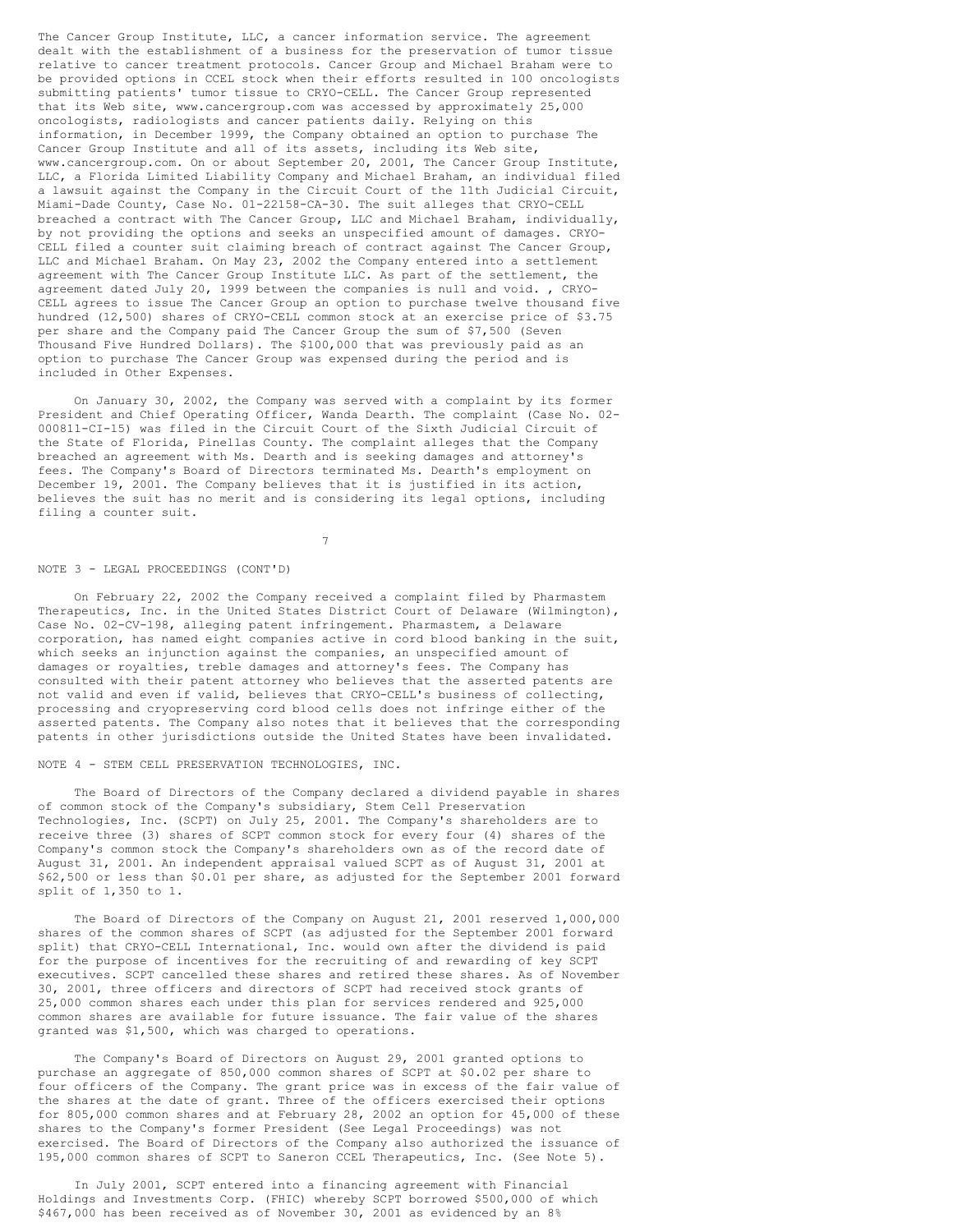interest bearing note payable no later than thirteen months from the date of the note provided SCPT shall repay \$300,000 of the principal if and when the SCPT realizes \$1,500,000 from the sale of its securities. FHIC's subsidiary is the placement agent for the sale of SCPT's securities. SCPT agreed to issue FHIC 250,000 (as per May 22, 2002 amendment below, shares reduced to 150,000) of its common shares, as adjusted for the September 2001 forward split, as additional compensation. SCPT's counsel also received 45,000 common shares for its legal services. Both issuances of shares were valued at their fair value of \$3,400 and reflected in accompanying financial statements as deferred financing costs. SCPT used \$300,000 of the proceeds received as payment for its investment in CRYO-CELL Europe NV and CRYO-CELL Italia, S.r.l. Of the 12,870,000 issued and outstanding common shares of SCPT at November 30, 2001, the Company owned 11,500,000 (89.4%) shares. Upon payment of the dividend the Company will own approximately 3,200,000 (24.9%) shares of SCPT.

#### 8

## NOTE 4 - STEM CELL PRESERVATION TECHNOLOGIES, INC. (CONT'D)

On November 1, 2001, SCPT offered for sale 1,250,000 shares of its common stock at \$2.00 per share in a private placement offering through a private placement agent, Newbridge Securities Corporation, a subsidiary of FHIC. The placement agent is to receive a commission of 10% of the gross proceeds from the offering and a non-accountable expense reimbursement of 3% of the gross sale proceeds. The Placement Agent originally was to receive warrants to acquire 25,900 common shares exercisable at \$2.20 per share. As per the May 22, 2002 debt conversion agreement (see below), the warrant issuance was cancelled in exchange for the issuance of 22,500 common shares. The number of shares purchasable under these warrants is equal to 10% of the shares sold under the private offering. The number of shares sold under the offering may be increased to 2,500,000. The offering period originally terminated on December 31, 2001 but was extended until February 28, 2002. By the closing of the offering on February 28, 2002, accredited investors subscribed for 259,000 common shares at \$2.00 per share for a total of \$518,000. \$207,060 was received by February 28, 2002 and \$238,600 of stock subscription receivable was received in March 2002. Offering costs amounted to \$121,170 of which \$67,340 was deducted from the proceeds, \$33,000 was paid in the three months ended February 28, 2002 and \$20,830 was deferred at November 30, 2001.

On May 22, 2002, FHIC agreed to convert the \$500,000 note and accrued interest thereon into 250,000 shares of SCPT's common stock and was paid an incentive fee of \$20,000 to convert the note into the common shares. The conversion agreement also required FHIC to reduce the 250,000 shares of SCPT's common stock received as additional compensation under the original terms of the July 2001 financing agreement to 150,000 shares in full satisfaction.

## NOTE 5 - INVESTMENTS IN AFFILIATES

### Saneron CCEL Therapeutics, Inc.

On October 10, 2001, the Company's subsidiary, CCEL Bio-Therapies, Inc. (CCBT), effected the July 10, 2001 merger agreement with Saneron Therapeutics, Inc. (STI) with CCBT remaining as survivor. The STI shareholders received 56.58% of the merged entity and the Company retained a 43.42% interest. Prior to the merger, CCBT was inactive and had no assets or liabilities. The agreement required the Company to (i) contribute to CCBT 260,000 shares of its common stock (which were actually issued on February 14, 2002) and 195,000 shares of common stock of its subsidiary, SCPT, (ii) convert an advance of \$150,000 to STI to capital, (iii) assign certain licenses for stem cell research between the Company, The University of South Florida and the University of South Florida Research Foundation, including all obligations that the Company had under such license agreements, and, (iv) change CCBT's name to Saneron CCEL Therapeutics, Inc. The fair value of the assets contributed by the Company aggregated \$2,377,900. STI at the merger date had a historical capital deficiency of \$10,000, which included intangible assets that were not assigned any value by its management. The intangible assets of STI consist of patents and all marketing rights thereto, licenses, research and development, and future research grants of approximately \$3,000,000, all of which were not assigned a value by management. The merger caused the recognition of \$3,248,600 in goodwill on the books of CCBT, which, as of May 31, 2002, is not considered to be impaired by management. The Company recognized an expense of \$234,989 in the six months ended May 31, 2002 under the equity method from this minority owned subsidiary.

#### 9

### NOTE 5 - INVESTMENTS IN AFFILIATES (CONT'D)

# CRYO-CELL Europe N V

On September 28, 2000, the Company purchased a 6% equity interest in CRYO-CELL Europe, NV (CRYOC) for \$1,000,000. The Company's decision to make this investment was based on the decision of a large insurance company to provide coverage to its pregnant policyholders. In October 2001 the Company's subsidiary, Stem Cell Preservation Technologies, Inc. (SCPT) acquired a 1%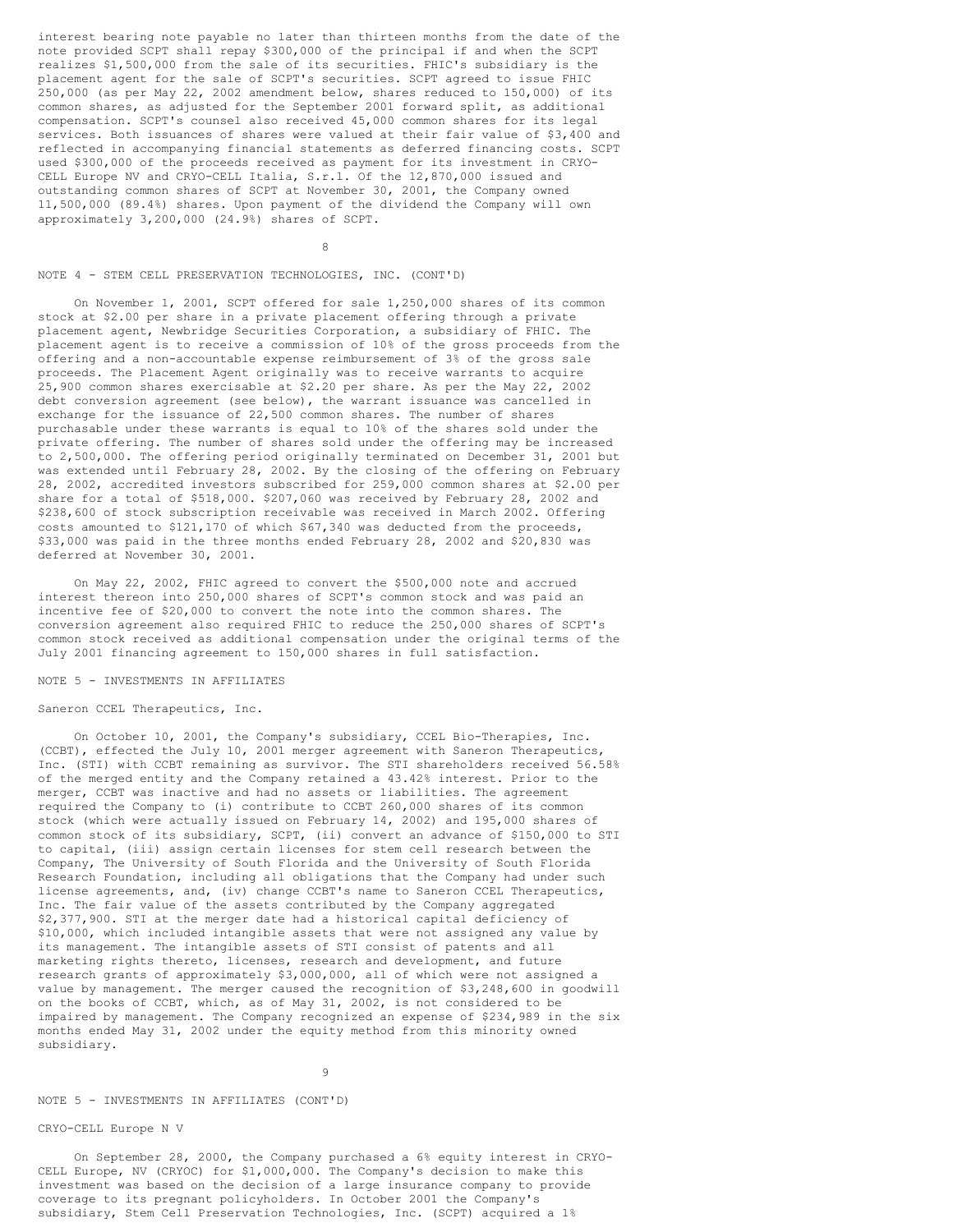interest in CRYOC for \$150,000. On October 3, 2001, the Company issued to CRYOC, 17,750 shares of the Company's common stock, whose fair value at issuance was \$112,713, as payment for an option to acquire an additional 60% interest in CRYOC for \$13,500,000. The option is for one year and is payable in shares of the Company's common stock or other securities acceptable to CRYOC. The Company may, at its discretion, extend the option to acquire the 60% interest for an additional 120 days for no additional consideration if the Company demonstrates to CRYOC that it is in active negotiations with any other company which has expressed an interest in seeing the option exercised. The Company accounts for its investment in CRYOC at cost.

#### CRYO-CELL Italia, S.r.l.

SCPT simultaneous with its investment in CRYOC acquired a 2.19% interest in CRYO-CELL Italia, S.r.l. (CCI) from CRYOC for \$150,000. The Company on August 29, 2001 purchased 21.9% of CCI from CRYOC for \$1,800,000. The investments in CCI are for an umbilical cord bank to be opened within Italy. The purchase price of the interests in CCI by both the Company and SCPT included a 21.9% and 2.19% interest, respectively, in a yet to be formed umbilical cord blood bank entity which is planned to commence operations in the Iberian Peninsula. The Company also received a first right of refusal to purchase from CRYOC its remaining 18.91% interest in CCI. The excess of cost of the investment in CCI over the book value of Italia at the time of acquisition was approximately \$1,850,000. At May 31, 2002, this goodwill is not considered by management to be impaired. The Company reflects its effective 23.172% interest in Italia under the equity method, which approximates the cost of the investment. The final execution of this agreement is deemed to be a non-cash transaction.

In February 2002, the Italian Ministry of Health issued an ordinance restricting private cord blood collection. The statutory basis under Italian law for this action was Section 107 of the Regulation of Transfusion and Production of Blood Products, which requires that these activities be conducted by duly licensed organizations. In April and May 2002 petitions against the ordinance were brought by CCI and three mothers in separate actions. CCI and the mothers prevailed in all three circumstances resulting in the court permitting the collection and export of the cord blood specimens. The ruling is under appeal. Draft blood product and banking legislation is currently pending in the Italian Parliament which includes a provision that expressly allows private cord blood banking activities within the country. Management believes such legislation will be enacted in the fall of 2002. While there can be no certainty, CCI management believes the company will be able to operate its private cord blood banking operations within the country.

# NOTE 6 - SUBSEQUENT EVENTS

On June 18, 2002, Daniel D. Richard resigned from his positions as Chairman and Chief Executive Officer of the Company. John V. Hargiss was appointed to the position of Chief Executive Officer and Mercedes Walton, a Company director, was elected Chairman of the Board. The Board awarded Mr. Richard a \$250,000 retirement bonus which was recorded at May 31, 2002 and conditionally awarded, 200,000 stock options at 110% of market value at the time of grant from the Company's Stock Incentive

10

#### NOTE 6 - SUBSEQUENT EVENTS (CONT'D)

Plan upon the successful completion of certain performance milestones. Mr. Richard will be paid \$200,000 per year over the next 10 years as part of a long-term consulting agreement with the Company. The agreement constitutes a survivor's benefit to his widow in the event of death before the expiration of the 10-year period. The Company plans to take steps in an effort to protect against any future obligation resulting from the survivorship benefit by seeking insurance coverage in the amount of such potential liability.

Item 2. Management's Discussion and Analysis of Financial Condition and Results of Operation.

CRYO-CELL International, Inc. was incorporated on September 11, 1989 in the state of Delaware. It is engaged in cryogenic cellular storage and the design and development of cellular storage devices. The Company's current focus is on the processing and preservation of umbilical cord (U-Cord(TM)) blood stem cells for autologous/sibling use. The Company believes that it is the fastest growing commercial firm currently specializing in separated umbilical cord blood stem cell preservation. CRYO-CELL has pioneered several technologies that allow for the processing and storage of specimens in a cryogenic environment. The Company's original mission of affordability for U-Cord blood preservation remains in effect. These technologies include a process for the storage of fractionated (separated) U-Cord stem cells and the development and patenting of the first computer controlled, robotically operated cryogenic storage system. Its headquarters facility in Clearwater, Florida handles all aspects of its business operations including the processing and storage of specimens.

The following is a discussion and analysis of the financial condition and results of operations of the Company for the quarter ended May 31, 2002 as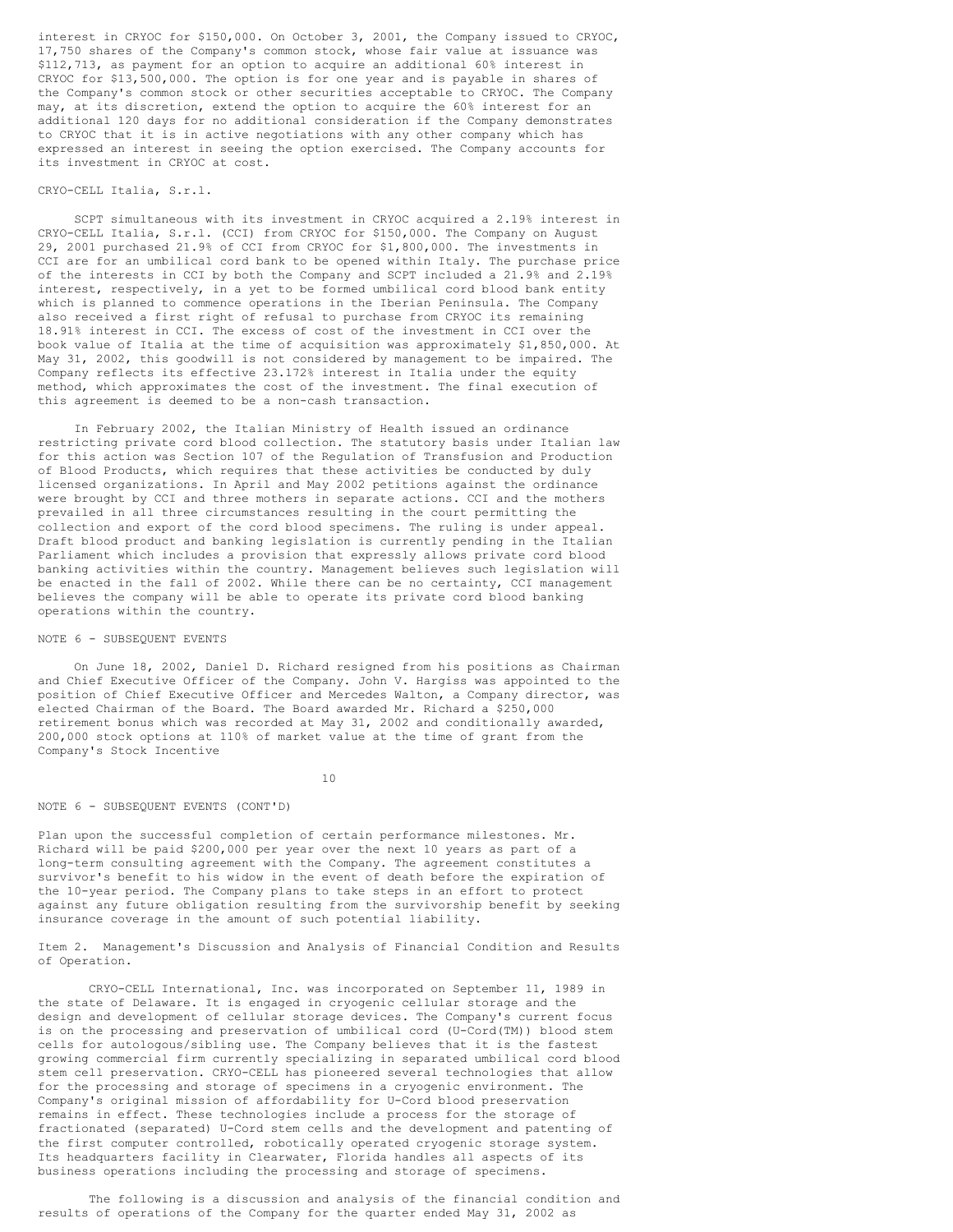### Stem Cell Preservation Technologies, Inc.

On July 25, 2001, the Board of Directors of CRYO-CELL International, Inc. announced that the Company will declare and distribute a stock dividend in the shares of its wholly-owned subsidiary, Stem Cell Preservation Technologies, Inc. Stem Cell Preservation Technologies, Inc. is a development stage company, which will be involved in the development of marketing programs for the collection and preservation of adult stem cells.

All shareholders of record of CRYO-CELL on August 31, 2001 will receive a distribution of three shares of Stem Cell Preservation Technologies, Inc. common stock for every four shares of CCEL that they owned on the record date. The payment date of the shares to be distributed will follow the effective date of a registration statement. In June 2002, Stem Cell Preservation Technologies, Inc. filed a registration statement and is in the process of responding to comments from the Securities and Exchange Commission. Upon the effective date of the registration statement and distribution of the shares, shareholders will be able to sell one-third of their shares immediately and the remaining two-thirds equally over the two years following the effective date.

### Safti-Cell, Inc.

In October 2001 the Company sold 90% of Safti-Cell, Inc. a wholly owned subsidiary of the Company, to Diversified Cellular Storage, Inc. Diversified Cellular Storage will be building a state-of-the-art "back-up" cellular storage facility in Sedona, Arizona. According to the terms of the agreement, Diversified Cellular Storage has committed land and property in excess of five hundred thousand dollars, at no cost to Safti-Cell, Inc., and will be building a fireproof and earthquake resistant storage facility. As a

11

result of the transaction, the Company retained a 10% of Safti-Cell, Inc. and will receive a 2% share in secondary storage of stem cells. In addition, if Diversified Cellular Storage agrees to build a prototype of a CRYO-CELL multi-million capacity facility for DNA back-up storage, CRYO-CELL will receive an additional 8% equity in the DNA back-up storage program.

# Saneron CCEL Therapeutics, Inc.

In February 2000, the Company, through its subsidiary CCEL BIO-THERAPIES, Inc., entered into a research agreement with the University of South Florida at Tampa to collaborate on a technology for the potential treatment of a number of debilitating degenerative diseases. The research project is to be conducted at the University's laboratory facilities. In March 2000, the Company transferred \$200,000 to CCEL BIO-THERAPIES, Inc. to meet its funding commitment. CCEL BIO-THERAPIES, Inc. and the University are co-assignees of a filed patent application covering the technology. An application has been made for federal grants (STTR research grants) on behalf of CCEL BIO-THERAPIES, Inc. In addition, an application was filed for a State of Florida I-4 (now Hi-Tech Corridor) matching grant. The Company has been granted worldwide marketing rights for any product developed as a result of this research program. Under the terms of the agreement, the University will receive standard royalty payments on any future product sales. In February 2001, the Company paid the University an initial \$100,000 license payment with the issuance of 15,000 shares of the Company's common stock. In May 2001, the Company paid the University the first two benchmark payments totaling \$200,000 with the issuance of 50,000 shares of the Company's common stock. The University was awarded the Hi-Tech Corridor grant in the amount of \$100,000. In September 2001, CCEL BIO-THERAPIES was awarded the STTR grant in the amount of \$107,000.

In October 2001, Saneron Therapeutics, Inc. merged into CCEL Bio-Therapies, Inc., which then changed its name to Saneron CCEL Therapeutics, Inc. As part of the merger, the Company contributed 260,000 shares of its common stock. The world marketing rights granted through licenses to Saneron and CCEL BIO-THERAPIES, INC. have been assigned to the merged company. Saneron CCEL Therapeutics, Inc. has been granted patents in many countries throughout the world for the therapeutic use of sertoli cells. Intellectual property for human cord blood as a source of stem cells has been filed jointly by the University of South Florida and Daniel D. Richard and has been assigned to Saneron CCEL Therapeutics, Inc. At the conclusion of the merger the Company retained a 43.42% minority interest in Saneron CCEL Therapeutics, Inc.

#### International Expansion

Europe. On April 6, 2000, the Company entered into a renewable agreement with COLTEC, Ltd. for the exclusive license to market the Company's U-Cord program in Europe. The marketing rights allow COLTEC, Ltd. to directly market the U-Cord program, sell revenue sharing agreements or further sub-license the marketing rights throughout Europe. The Company received \$1,400,000 in cash for the marketing license and will receive royalties of 10.5% to 20% of adjusted U-Cord processing and storage revenues to be generated in Europe, and granted COLTEC, Ltd. a three year option to purchase 100,000 shares of the Company's common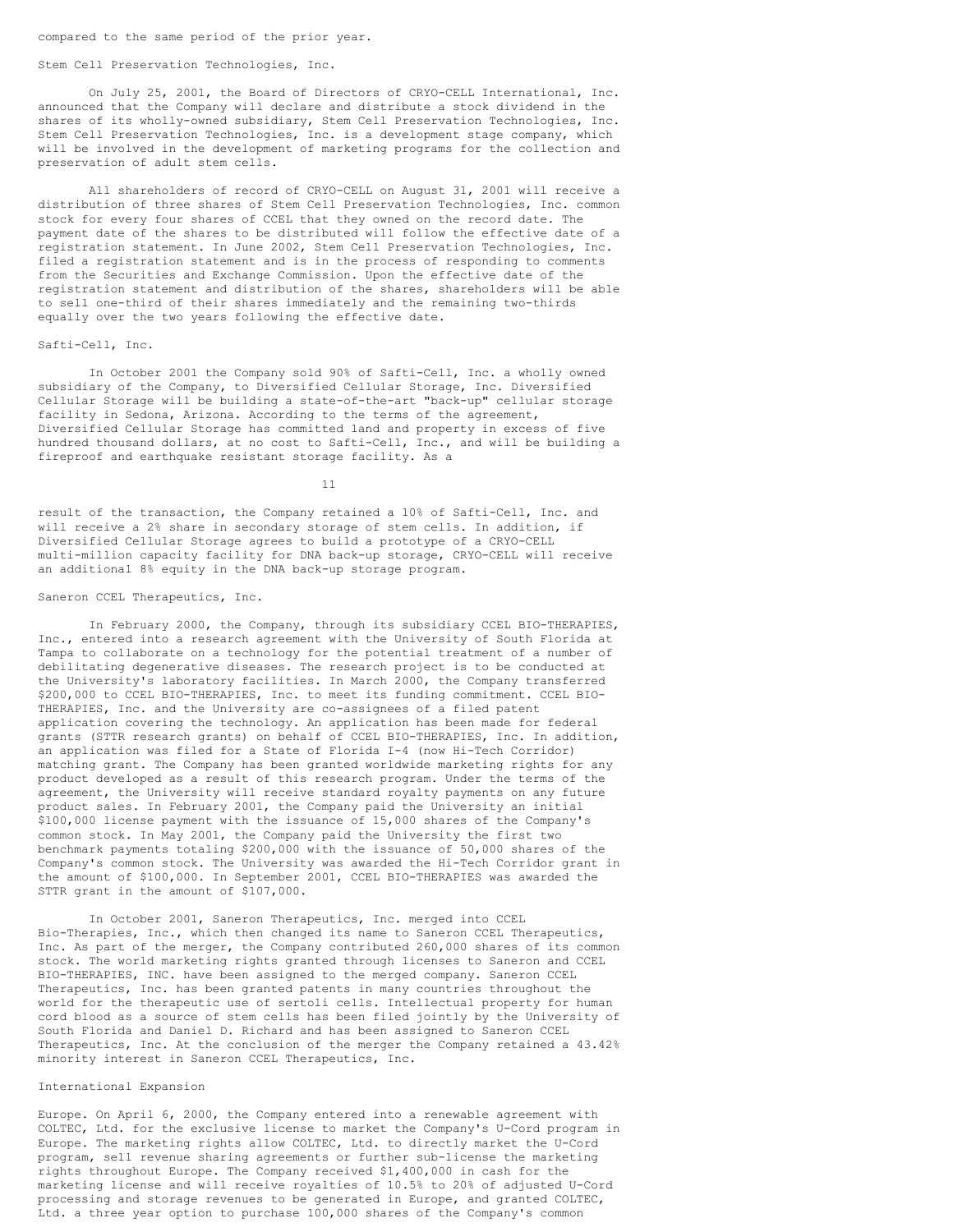stock (\$8.00 exercise price) and will issue up to 100,000 additional options (\$10.00 exercise price), as needed, to facilitate sales of sub-licensing and/or revenue sharing agreements in Europe. Subsequent to the licensing agreement date, COLTEC, Ltd. formed a corporation, CRYO-CELL Europe, B.V. to engage in the cryogenic cellular storage business under the agreement. On September 19, 2000 the Company entered into an agreement to purchase approximately 6% of CRYO-CELL Europe, B.V. In October and November 2000, the Company paid \$1,000,000 for 38,760 shares of the capital stock of CRYO-CELL Europe, B.V. The Company owned these shares on January 24, 2001.

On August 28, 2001, the Company entered into an agreement with CRYO-CELL Europe, N.V. to purchase 21.9% of CRYO-CELL Italia, Srl from CRYO-CELL Europe's equity in this emerging business

12

entity. Through its prior agreement with CRYO-CELL Europe, the Company will receive a portion of the processing and storage fees generated by CRYO-CELL Italia's operations. The Company's equity purchase of \$1,800,000 was facilitated by the exercise of previously issued stock options.

On October 3, 2001, the Company issued CRYO-CELL Europe, N.V. 17,750 shares of the Company's common stock for payment of an option to acquire an additional 60% interest in CRYO-CELL Europe, N.V. for \$13,500,000. The option is for one year and is payable in shares of the Company's common stock or other securities acceptable to CRYO-CELL Europe, N.V.

Mexico. On June 13, 2001, the Company entered into an agreement for the exclusive license to market the Company's U-Cord program in Mexico. The license allows CRYO-CELL de Mexico to directly market and operate the U-Cord program throughout Mexico, Central America and Ecuador. The total cost of the license is \$900,000 and the licensing fees are 10.5% to 18% of adjusted U-Cord processing and storage revenues to be generated in Mexico and Central America. Per the agreement CRYO-CELL de Mexico will purchase 100,000 warrants at \$1.00 each giving them the right to purchase 100,000 shares of the Company's common stock at an exercise price of \$8.00 per share. As of May 31, 2002, \$300,000 was received. The remainder of the payments are due to be paid in three installments over a two-year period.

During October 2001, the License Agreement was revised. The initial cost of the license was reduced to \$600,000 in exchange for a higher percentage of on-going fees. The Company will now receive 15% of processing fees and 25% of annual storage fees.

Israel. On August 15, 2001, the Company entered into an agreement with CRYO-CELL Israel for the exclusive license to market the Company's U-Cord program in Israel. The total cost of the license is \$500,000. In addition to the license fees, the Company is entitled to receive 15% of net processing revenues and at least 18% of annual storage fees generated by CRYO-CELL Israel's operations. In addition the Company agreed to the sale of 50,000 warrants at \$1.00 each to purchase shares of CCEL at \$9.00 per share over the next five years. The Company has received the deposit of \$50,000 and \$50,000 for the purchase of the warrants. The remainder of the payments is due to be paid in four installments over a three-year period.

Middle East. On August 15, 2001, the Company entered into an agreement with CRYO-CELL Middle East, Inc. (CME) for the exclusive license to market the Company's U-Cord program in the Middle East and Turkey. The total cost of the license is \$500,000, which will be recognized by the Company over a three-year period. In addition to the license fees, the Company is entitled to receive 15% of net processing revenues and at least 18% of annual storage fees generated by CME's operations. In addition the Company agreed to the sale of 50,000 warrants at \$1.00 each to purchase shares of CCEL at \$9.00 per share over the next five years. The Company has received the deposit of \$50,000 and \$50,000 for the purchase of the warrants. The remainder of the payments are due to be paid in four installments over a three-year period. If, after payment of any monies towards the portion of the License for the Middle East and Turkey, CME determines that it no longer wants to operate in these countries, CME may void the portion of the License for the Middle East and Turkey within one year from the date of the agreement. In this case all of the monies paid by CME will be applied to the Israel portion of the License fees.

# Results of Operations

Revenues. Revenues for the six months ended May 31, 2002 were \$3,277,131 as compared to \$2,632,489 for the same period in 2001 representing a 24% increase. The revenues for the six months ended May 31, 2001 include \$750,000 from the sale of a Revenue Sharing Agreement and \$1,882,489 in sales from its customers. Therefore, actual processing and storage revenue from sales to customers increased \$1,394,642 or 74%. The increase in revenues reflects the significant growth in the processing and storage

13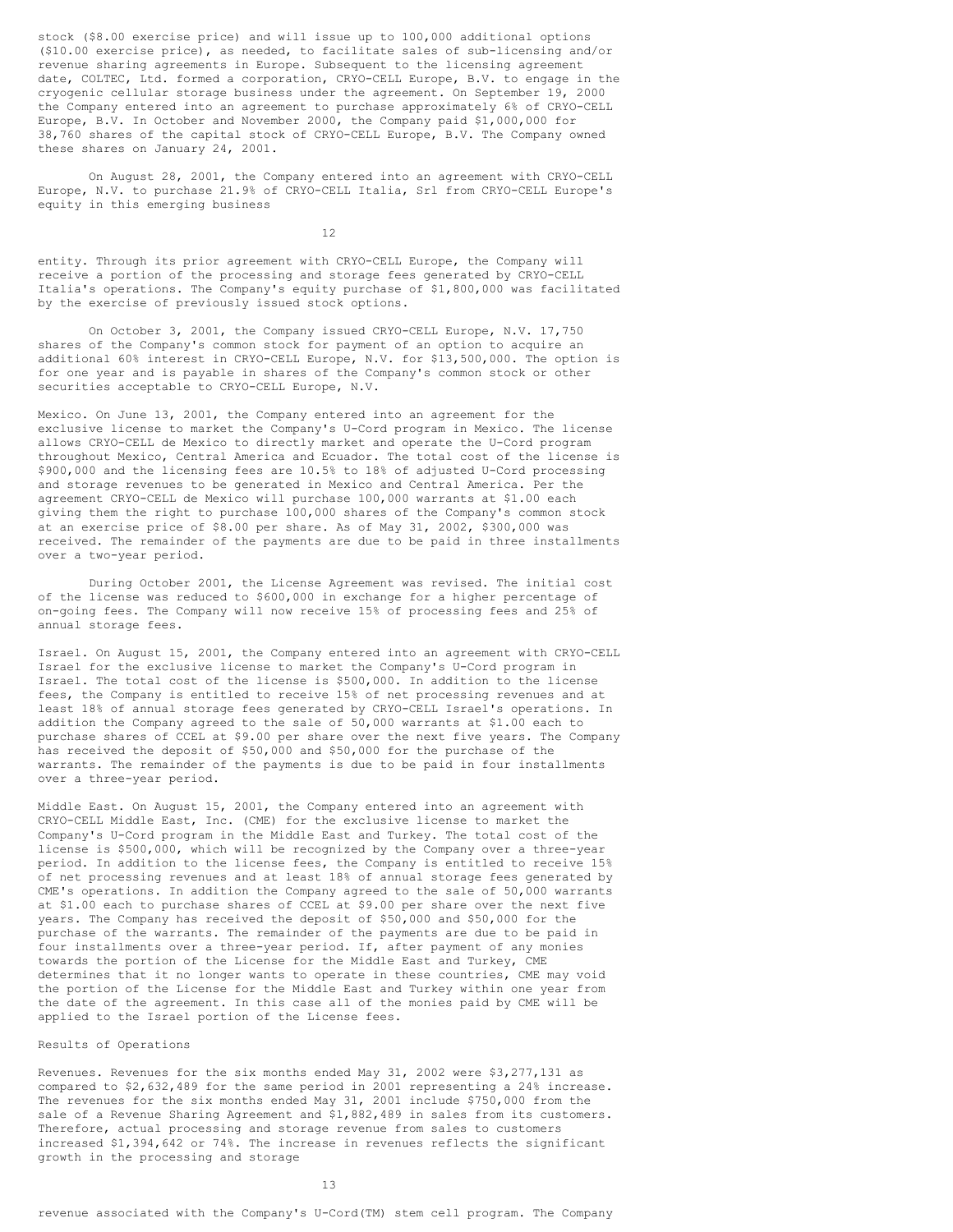believes that the growth is a result of its investments in its various marketing programs. The upward sales trend has continued into the third quarter of fiscal 2002.

Cost of Sales. Cost of sales for the six months ended May 31, 2002 was \$1,144,105 as compared to \$659,512 in 2001. The cost of sales for the six months ended May 31, 2002 and May 31, 2001 represents the associated expenses resulting from the processing and testing of the U-CordTM specimens in the Company's own state of the art laboratory in Clearwater, Florida.

Marketing, General and Administrative Expenses. Marketing, general and administrative expenses during the six months ended May 31, 2002 were \$2,342,422 as compared to \$1,750,167 in 2001. The increase reflects, in part, the expenses of additional personnel, market development, clinical services expansion and related expenses associated with the growth of the Company's cellular storage program.

Research, Development and Related Engineering Expenses. Research, development and related engineering expenses for the six months ended May 31, 2002, were \$45,739 as compared to \$19,091 in 2001. The expenses incurred during the six months ended May 31, 2002 are the result of the continued development of the Company's second-generation cellular storage system. The expenses incurred in 2001 reflect the funding of the research project between the Company's subsidiary, CCEL Bio-Therapies, Inc., and the University of South Florida at Tampa.

During the period since its inception, the Company's research and development activities have principally involved the design and development of its cellular storage systems ("CCEL Cellular Storage System") and in securing patents on same. The Company believes that its long-term cellular storage units can provide an improved ability to store cells or other material in liquid nitrogen, its vapors or other media. The units are controlled by a computer system, which robotically inserts vials in pre-selected storage areas inside the chamber. Additionally, the stored material can be robotically inserted or retrieved by computer on an individual basis without all of the remaining specimens being exposed to ambient temperature. The efficient use of storage space and a dual identification system for inventory control is a competitive advantage for the Company. The Company is the assignee of all patents on the units.

# Liquidity and Capital Resources

At May 31, 2002, the Company had cash and cash equivalents of \$6,044,529 as compared to \$2,298,433 at May 31, 2001. The increase in cash and cash equivalents was a result of the \$3,837,955 that the Company received from the exercise of options regarding 785,450 shares of the Company's common stock during 2001.

Through May 31, 2002, the Company's sources of cash have been from sales of its U-Cord program to customers, the issuance of common stock from the exercise of common stock options, the sales of Revenue Sharing Agreements and the sale of subsidiary stock (prior to 1998).

The Company anticipates that its cash on-hand, cash flows from operations and receivables from its agreements will be sufficient to fund its growth for the foreseeable future. Cash flows from operations will depend primarily on the success of obtaining increasing revenues resulting from its umbilical cord blood cellular storage marketing campaign.

### 14

#### Forward Looking Statements

This Form 10-QSB, press releases and certain information provided periodically in writing or orally by the Company's officers or its agents may contain statements which constitute "forward-looking statements" within the meaning of Section 27A of the Securities Act, as amended and Section 21E of the Securities Exchange Act of 1934. The terms "CRYO-CELL International, Inc. ," "CRYO-CELL" "Company," "we," "our" and "us" refer to CRYO-CELL International, Inc. The words "expect," "believe," "goal," "plan," "intend," "estimate" and similar expressions and variations thereof, if used, are intended to specifically identify forward-looking statements. Those statements appear in a number of places in this Form 10-QSB and in other places, particularly, "Management's Discussion and Analysis of Financial Condition and Results of Operations," and include statements regarding the intent, belief or current expectations of the Company, its directors or its officers with respect to, among other things:

- (i) our legal proceedings;
- (ii) our anticipated future cash flows;
- (iii) our liquidity and capital resources;
- (iv) our licensing arrangements and future operating plans;
- (v) our future performance and operating results;

Investors and prospective investors are cautioned that any such forwardlooking statements are not guarantees of future performance and involve risks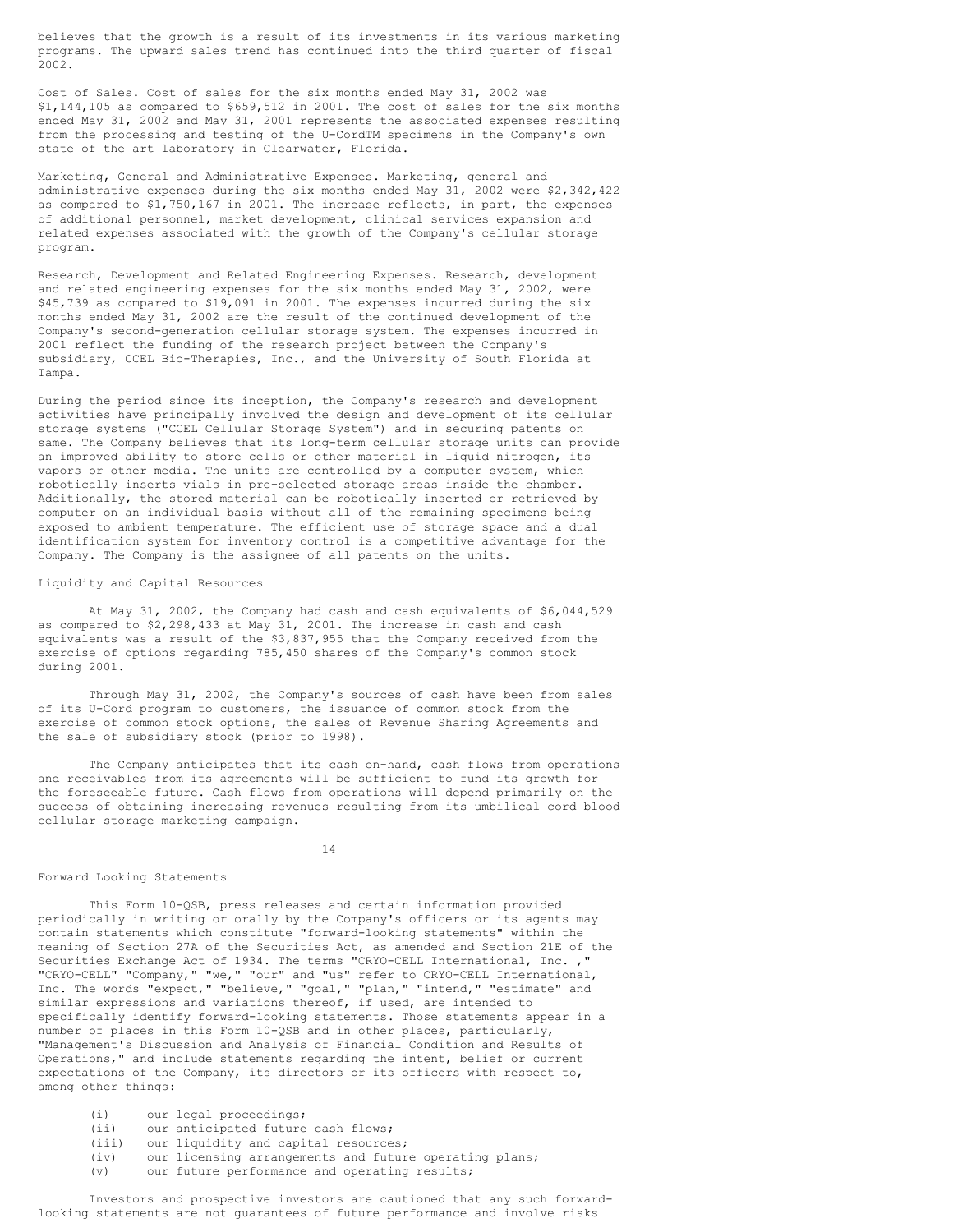and uncertainties, and that actual results may differ materially from those projected in the forward-looking statements as a result of various factors. The factors that might cause such differences include, among others, the following:

- (i) any material inability to successfully optimize the opportunities available to us from our licensing agreements;
- (ii) any material reductions in the our liquidity and working capital; (iii) any adverse effect or limitations caused by any governmental
- regulations, proceedings or actions;
- (iv) any continued or increased losses, or any inability to obtain acceptable financing, where desirable in the future, in connection with our operating or growth plans;
- (v) any increased competition in our business;
- (vi) any decrease or slow down in the number of people seeking to store umbilical cord blood stem cells or decrease in the number of people paying annual storage fees;
- (vii) the effect of any future reduced cash position and future inability to access borrowings;
- (viii) any adverse impacts on our revenue or operating margins due to the costs associated with increased growth in our business;
- (ix) any adverse developments impacting our continued relationship with and success of our licensees;
- (x) any inability to achieve increases in revenue or earnings from umbilical cord blood stem cell storage;
- (xi) any future inability to substantially achieve the objectives expected from the successful implementation of our strategy;
- (xii) the combined decline of public market interest in the Company's business sector and the Company's stock;
- (xiii) any added requirements imposed on us by NASDAQ or future loss of the Company's listing under NASDAQ;
- (xiv) general economic and market conditions and combined general downturn in the economy;
- (xv) inability to generate positive cash flows and continuance of, or

15

- (xvi) the potential impact of negative market influences on the Company's portfolio of cash and cash equivalents;
- (xvii) any inability to successfully defend against claims and litigation matters;

We undertake no obligation to publicly update or revise the forwardlooking statements made in this Form 10-QSB to reflect events or circumstances after the date of this Form 10-QSB or to reflect the occurrence of unanticipated events.

#### 16

# PART II - OTHER INFORMATION

ITEM 1. LEGAL PROCEEDINGS

Incorporated by reference to Part I. Financial Statements-Notes to Condensed Consolidated Financial Statements - Note 4.

17

ITEM 6. EXHIBITS AND REPORTS ON FORM 8-K

- (a) Exhibits 3.1 Amendment to Certificate of Incorporation<br>3.2 By-Laws 3.2 By-Laws
- (b) Reports on Form 8-K. The Company filed Form 8-K filed March 1, 2002 announcing that Pharmastem Therapeutics, Inc. filed a lawsuit against the Company alleging patent infringement.

18

#### SIGNATURES

Pursuant to the requirements of the Securities Exchange Act of 1934, the Registrant has duly caused this report to be signed on its behalf by the undersigned thereunto duly authorized.

CRYO-CELL INTERNATIONAL, INC.

/s/ JOHN V. HARGISS ----------------------------- John V. Hargiss Chief Executive Officer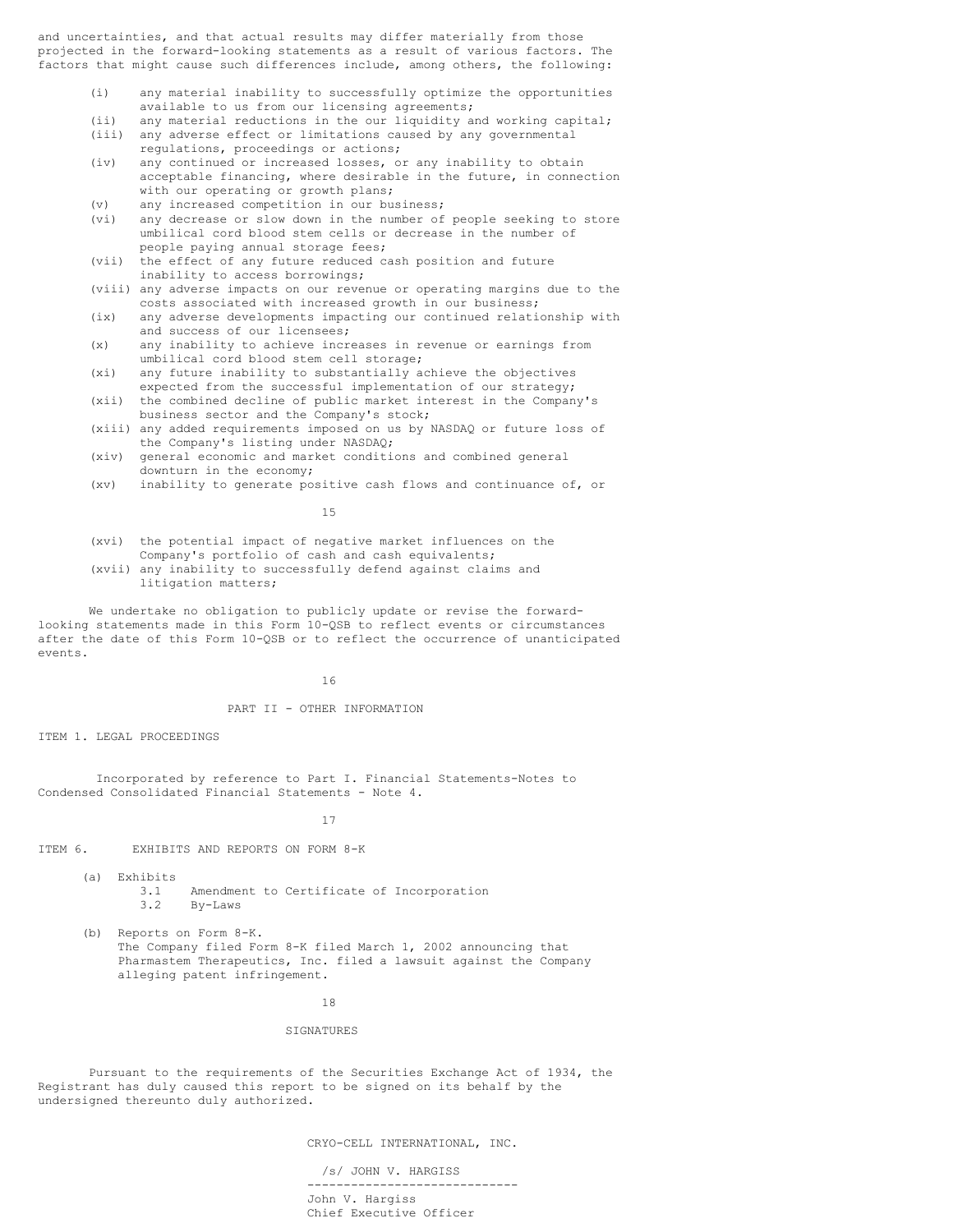Date: July 19, 2002

1 9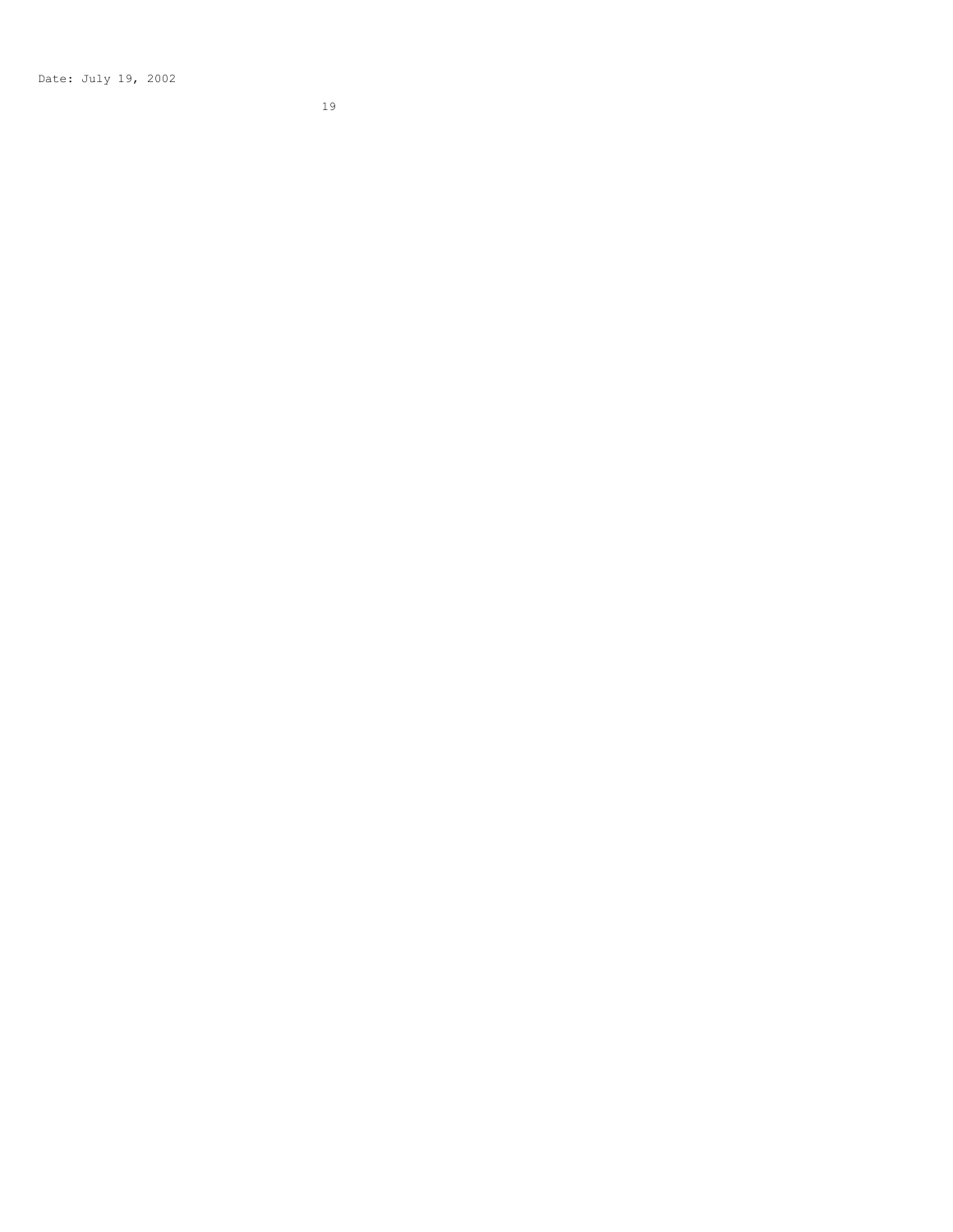### AMENDED AND RESTATED CERTIFICATE OF INCORPORATION OF CRYO-CELL INTERNATIONAL, INC.

It is hereby certified that:

The name of the corporation (the "Corporation") is CRYO-CELL INTERNATIONAL, INC., which is the name under which the Corporation was originally incorporated; the date of filing of the original Certificate of Incorporation of the Corporation with the Secretary of State of the State of Delaware is September 11, 1989; and the Certificate of Incorporation was amended by the filing of a Certificate of Amendment on October 24, 1994.

The Certificate of Incorporation of the Corporation is hereby amended by (i) in Paragraph Fourth, increasing the number of shares of Common Stock, which the Corporation shall have authority to issue from 15,000,000 shares to 20,000,000 shares.

3. The provisions of the Certificate of Incorporation of the Corporation as herein amended are hereby restated and integrated into the single instrument which is hereinafter set forth, and which is entitled Amended and Restated Certificate of Incorporation of CRYO-CELL International, Inc.

4. The amendments and the amended restatement of the Certificate of Incorporation hereinafter certified have been duly adopted by the Board of Directors and the stockholders of the Corporation in accordance with the provisions of Sections 228, 242 and 245 of the General Corporation Law of the State of Delaware.

5. The Amended and Restated Certificate of Incorporation of the Corporation, as amended and restated herein, reads as follows:

> AMENDED AND RESTATED CERTIFICATE OF INCORPORATION OF CRYO-CELL INTERNATIONAL, INC.

PARAGRAPH FIRST: The name of the corporation is

CRYO-CELL INTERNATIONAL, INC.

PARAGRAPH SECOND: The address of the registered office of this corporation in this state is c/o TAQ, Inc., 15 East North Street, in the City of Dover, County of Kent, State of Delaware 19901 and the name of the registered agent at said address if TAQ, INC.

PARAGRAPH THIRD: The purpose of the corporation is to engage in any lawful act or activity for which corporation may be organized under the corporation laws of the State of Delaware.

PARAGRAPH FOURTH: The Corporation shall be authorized to issue the following shares:

| Class     | Number of Shares | Par Value        |
|-----------|------------------|------------------|
| Preferred | 500,000          | $\mathsf{S}$ .01 |
| Common    | 20,000,000       | \$.01            |

The preferred shares may be issued from time to time in one or more series. The Board of Directors is hereby authorized to fix or alter the designations, preferences, and relative, participating, optional, or other special rights, and qualifications, limitations, or restrictions, of such preferred shares including without limitation of the generality of the foregoing, dividend rights, dividend rates, conversion rights, the rights of convertibility into common shares, voting rights, and rights, price (s) and terms of redemption. The Board of Directors shall have the authority to set the terms and conditions of convertibility, issuance of dividends, and priority claim of preferred shareholders on corporate assets.

PARAGRAPH FIFTH: The following provisions are inserted for the management of the business and for the conduct of the affairs of the corporation, and for further definition, limitation and regulation of the powers of the corporation and of its directors and stockholders:

> (1) The number of directors of the corporation shall be such as from time to time shall be fixed by, or in the manner provided in the by-laws. Election of directors need not be by ballot unless the by-laws provide.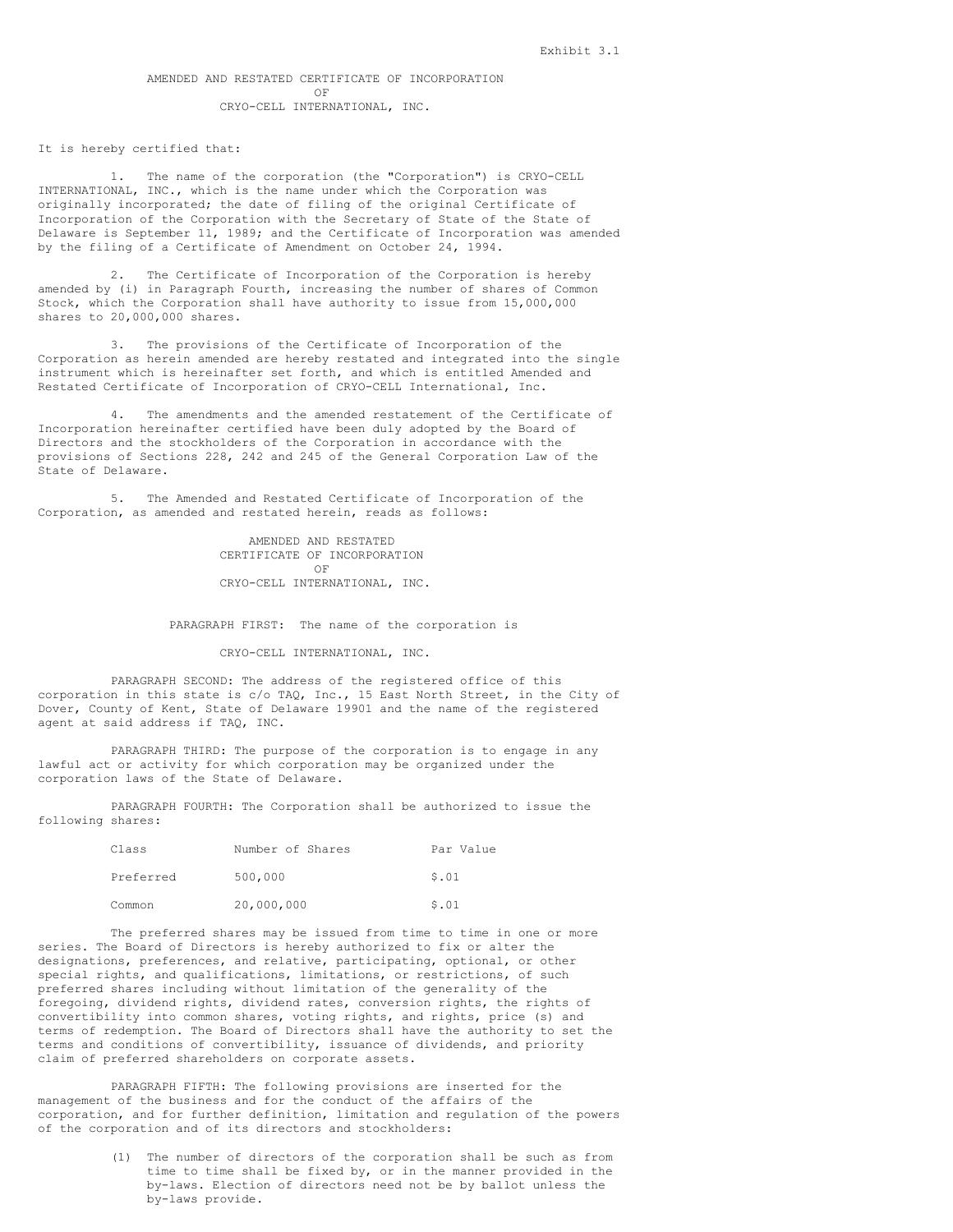- (2) The Board of Directors shall have power without the assent or vote of the stockholders:
	- (a) To make, alter, amend, change, add to or repeal the by-laws of the corporation; to fix and vary the amount to be reserved for any proper purpose; to authorize and cause to be executed mortgages and liens upon all or any part of the property of the corporation; to determine the use and disposition of any surplus or net profits; and to fix the times for the declaration and payment of dividends.
	- (b) To determine from time to time whether, and to what times and places, and under what conditions the accounts and books of the corporation (other than the stock ledger) or any of them shall be open to the inspection of the stockholders.
- (3) The directors in their discretion may submit any contract or act for approval or ratification at any annual meeting of the stockholders or at any meeting of the stockholders called for the purpose of considering any such act or contract, and any contract or act that shall be approved or be ratified by the vote of the holders of a majority of the stock of the corporation which is represented in person or by proxy at such meeting and entitled to vote thereat (provided that a lawful quorum of stockholders be there represented in person or by proxy) shall be as valid and as binding upon the corporation and upon all the stockholders as though it had been approved or ratified by every stockholder of the corporation, whether or not the contract or act would otherwise be open to legal attack because of directors' interest, or for any other reason.
- (4) In addition to the powers and authorities hereinbefore or by statute expressly conferred upon them, the directors are hereby empowered to exercise all such powers and do all such acts and things as may be exercised or done by the corporation; subject, nevertheless, to the provisions of the statutes of Delaware, of this certificate, any to any by-laws from time to time made by the stockholders; provided, however, that no by-laws so made shall invalidate any prior act of the directors which would have been valid if such by-law had not been made.

PARAGRAPH SIXTH: No director shall be liable to the corporation or any of its stockholders for monetary damages for breach of fiduciary duty as a director, except with respect to (1) a breach of the director's duty of loyalty to the corporation or its stockholders, (2) acts or omissions not in good faith or which involve intentional misconduct or a knowing violation of law, (3) liability under Section 174 of the Delaware General Corporation Law, or (4) a transaction from which the director derived an improper personal benefit, it being the intention of the foregoing provision to eliminate the liability of the corporation's directors to the corporation or its stockholders to the fullest extent permitted by Section 102(b) (7) of the Delaware General Corporation Law, as amended from time to time. The corporation shall indemnify to the fullest extent permitted by Sections 102 (b) (7) and 145 of the Delaware General Corporation Law, as amended from time to time, each person that such Sections grant the corporation the power to indemnify.

PARAGRAPH SEVENTH: Whenever a compromise or arrangement is proposed between this corporation and its creditors or any class of them and/or between this

corporation and its stockholders or any class of them, any court of equitable jurisdiction within the State of Delaware, may, on the application in a summary way of this corporation or any creditor or stockholder thereof or on the application of any receiver or receivers appointed for this corporation under the provisions of Section 291 of Title 8 of the Delaware Code or on the application of trustees in dissolution or of any receiver or receivers appointed for this corporation under the provisions of Section 279 Title 8 of the Delaware Code order a meeting of the creditors or class of creditors, and/or of the stockholders or class of stockholders of this corporation, as the case may be, to be summoned in such manner as the said court directs. If a majority in number representing three-fourths (3/4) in value of the creditors or class of creditors, and/or of the stockholders or class of stockholders of this corporation, as the case may be, agree to any compromise or arrangement and to any reorganization of this corporation as consequence of such compromise or arrangement, the said compromise or arrangement and the said reorganization shall, if sanctioned by the court to which the said application has been made, be binding on all the creditors or class of creditors, and/or on all the stockholders or class of stockholders, of this corporation, as the case may be, and also on this corporation.

PARAGRAPH EIGTH: The corporation reserves the right to amend, alter, change or repeal any provision contained in this Certificate of Incorporation in the manner now or hereafter prescribed by law, and all rights and powers conferred herein on stockholders, directors and officers are subject to this reserved power.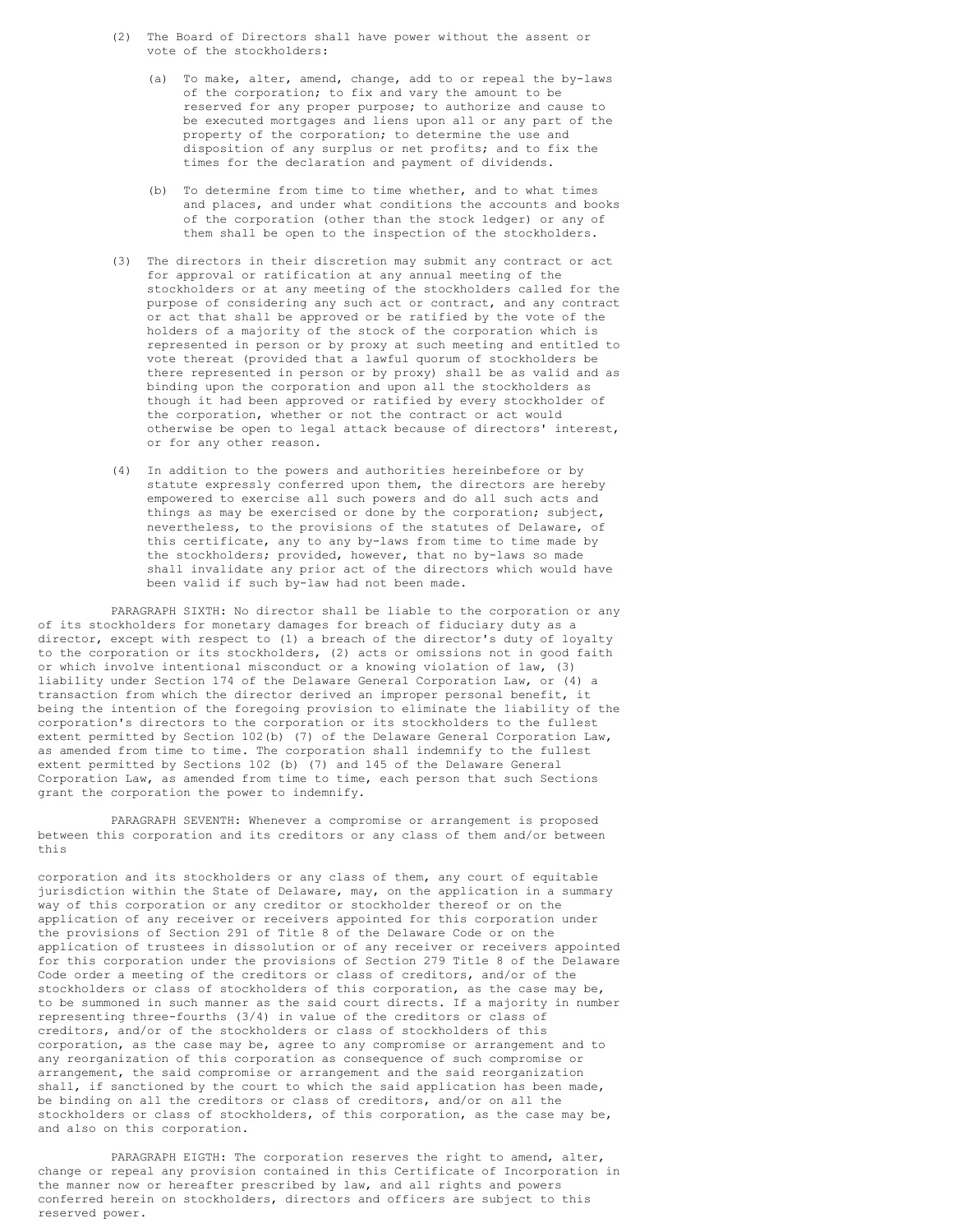This Amended and Restated Certificate of Incorporation of the Corporation is hereby executed by the undersigned on behalf of the Corporation this 10th day of July, 2000.

CRYO-CELL INTERNATIONAL, INC.

By: /s/ Jill M. Taymans ------------------- Name: Jill M. Taymans --------------- Title: Chief Financial Officer -----------------------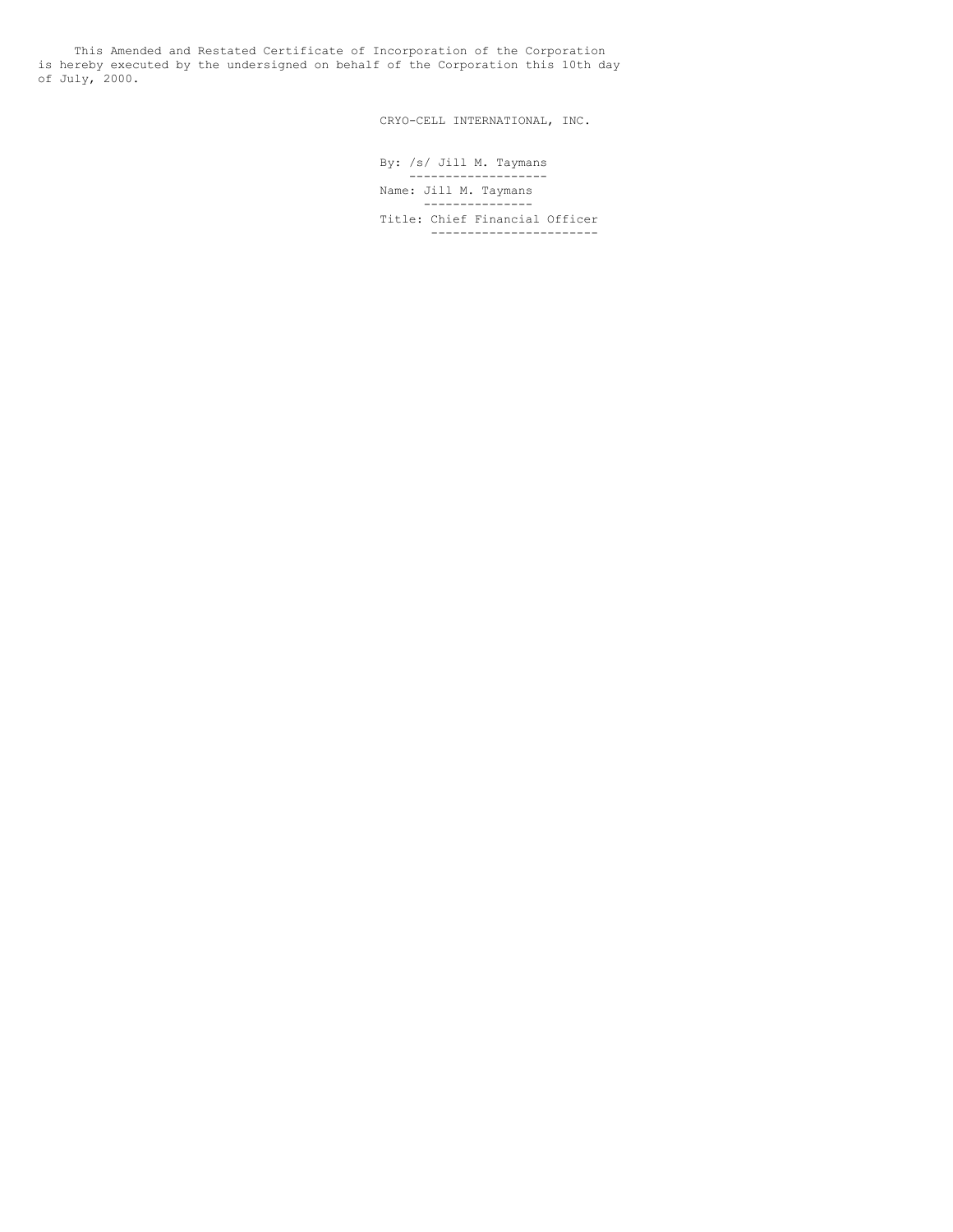#### ARTICLE I OFFICERS

The principal office of the Corporation shall be located in the City, County and State so provided in the Certificate of Incorporation. The Corporation may also maintain offices at such other places within or without the State of Delaware as the Board of Directors may, from time to time, determine and the business may require.

### ARTICLE II SHAREHOLDERS

# 1. Place of Meetings.

Meetings of shareholders shall be held at the principal office of the Corporation, or at such other places within or without the State of Delaware as the Board shall authorize.

#### 2. Annual Meetings.

The annual meeting of the shareholders of the Corporation shall be held within six months after the close of the fiscal year of the Corporation at a date and time as determined by the Board of Directors, if such date is not a legal holiday and if a legal holiday, then on the next business day following at the same hour, at which time the shareholders shall elect a Board of Directors, and transact such other business as may properly come before the meeting.

### 3. Special Meetings.

Special meetings of the shareholders may be called at any time by the Chairman of the Board, Vice Chairman or Chief Executive Officer and shall be called by the Chief Executive Officer or the Secretary at the written request of the holders of twenty (20%) percent of the outstanding shares entitled to vote thereat, or as otherwise required by law.

#### 4. Notice of Meetings.

Written notice of each meeting of shareholders, whether annual or special, stating the time when and place where it is to be held, shall be served either personally or by mail. Such notice shall be served not less than then (10) nor more than sixty (60) days before the meeting, upon each shareholder of record entitled to vote at such meeting, and to any other shareholder to whom the giving of notice may be required by law. Notice of a special meeting shall also state the purpose or purposes for which the meeting is called, and shall indicate that it is being issued by the person calling the meeting. If at any meeting, action is proposed to be taken that would, if taken, entitle shareholders to receive payment for their shares, the notice of such meeting shall include a statement of that purpose and to that effect. If mailed, such notice shall be directed to each such shareholder at his address, as it appears on the records of the shareholders of the Corporation, unless he shall have previously filed with the Secretary of the Corporation a written request that notices intended for him be mailed to some other address, in which event, it shall be mailed to the address designated in such request.

### 5. Waiver.

Notice of any meeting need not be given to any shareholder who submits a signed waiver of notice either before or after a meeting. The attendance of any shareholder at a meeting, in person or by proxy, shall constitute a waiver of notice by such shareholder.

### 6. Fixing Record Date.

For the purpose of determining the shareholders entitled to notice of or to vote at any meeting of shareholders or any adjournment thereof, or to express consent to or dissent from any proposal without a meeting, or for the purpose of determining shareholders entitled to receive payment of any dividend or the allotment of any rights, or for the purpose of any other action, the Board shall fix, in advance, a date as the record date for any such determination of shareholders. Such date shall not be more than sixty (60) nor less than ten (10) days before the date of such meeting, nor more than (60) days prior to any other action. If no record date is fixed, it shall be determined in accordance with the provisions of law.

#### 7. Quorum.

### (a) Except as otherwise provided by the Certificate of Incorporation, at all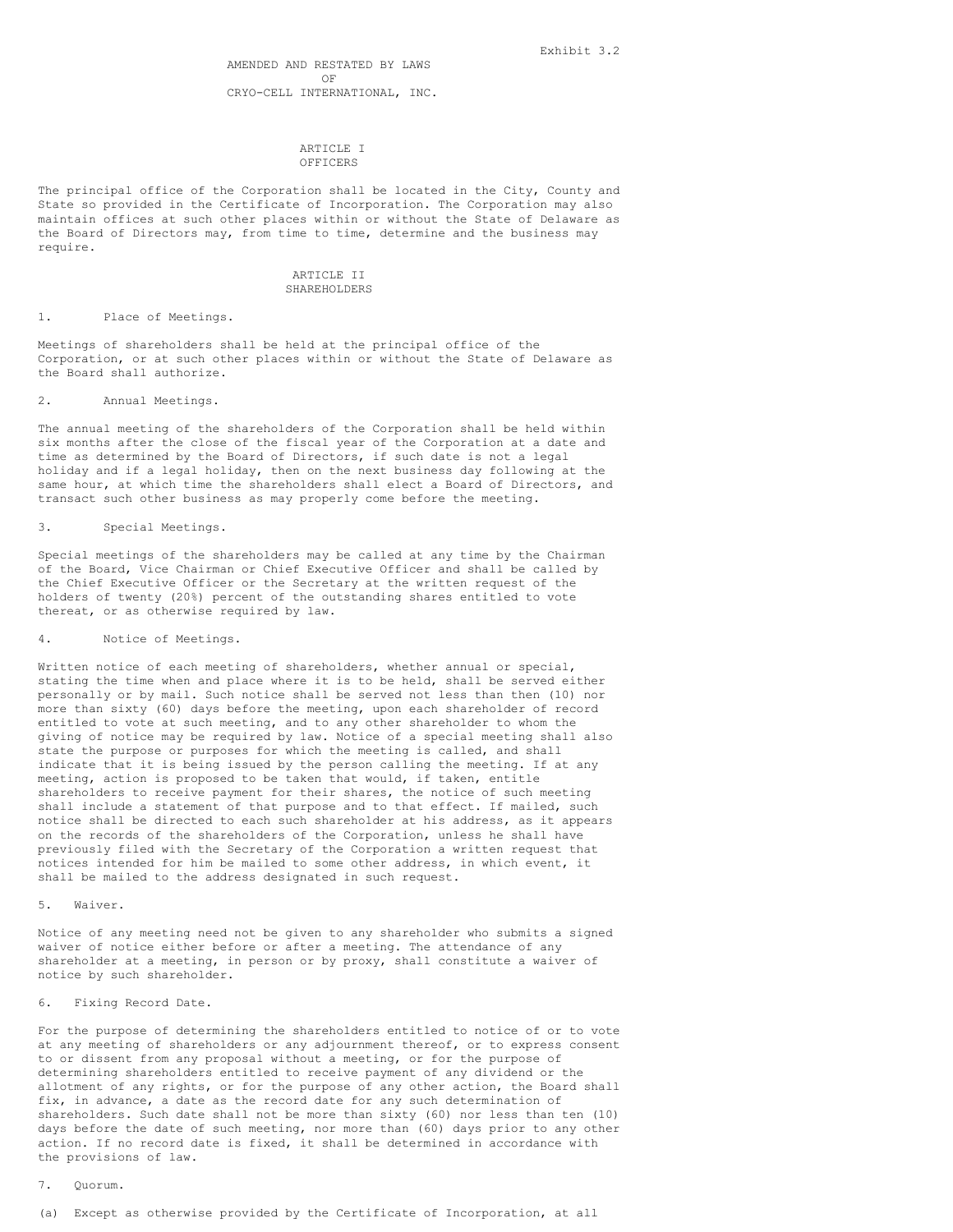meetings of shareholders of the Corporation, the presence at the commencement of such meetings, in person or by proxy, of shareholders holding a third of the total number of shares of the Corporation then issued and outstanding on the records of the Corporation and entitled to vote, shall be necessary and sufficient to constitute a quorum for the transaction of any business. If a specified item of business is required to be voted on by a class or classes, the holder of a majority of the shares of such class or classes shall constitute a quorum for the transaction of such specified item of business. The withdrawal of any shareholder after the commencement of a meeting shall have no effect on the existence of a quorum, after a quorum has been established at such meeting.

(b) Despite the absence of a quorum at any annual or special meeting of shareholders, the shareholders, by a majority of the votes cast by the holders of shares entitled to vote thereon, may adjourn the meeting.

## 8. Voting.

(a) Except as otherwise provided by statute or by the Certificate of Incorporation,

(1) directors shall be elected by a plurality of the votes cast; and

(2) all other corporate action to be taken by vote of the shareholders, shall be authorized by a majority of votes cast;

at a meeting of shareholders by the holders of shares entitled to vote thereon.

(b) Except as otherwise provided by statute or by the Certificate of Incorporation, at each meeting of shareholders, each holder of record of shares of the Corporation entitled to vote, shall be entitled to one vote for each share of stock registered in his name on the books of the Corporation.

(c) Each shareholder entitled to vote or to express consent or dissent without a meeting, may do so by proxy; provided, however, that the instrument authorizing such proxy to act shall have been executed in writing by the shareholder himself, or by his attorney-in-fact duly authorized in writing. No proxy shall be voted or acted upon after three (3) years, unless the proxy shall specify the length of time it is to continue in force. The proxy shall be delivered to the Secretary at the meeting and shall be filed with the records of the Corporation. Every proxy shall be revocable at the pleasure of the shareholder executing it, unless the proxy states that it is irrevocable, except as otherwise provided by law.

(d) Any action that may be taken by vote may be taken without a meeting on written consent. Such action shall constitute action by such shareholders with the same force and effect as if the same had been approved at a duly called meeting of shareholders and evidence of such approval signed by all of the shareholders shall be inserted in the Minute Book of the Corporation.

### ARTICLE III BOARD OF DIRECTORS

#### 1. Number.

The number of the directors of the Corporation shall be no less than five (5) and no more than eleven (11). The directors shall be elected from time to time in accordance with these By-laws. From time to time, the number of Directors may be increased or decreased by a majority vote of the Board of Directors.

2. Election.

Except as may otherwise be provided herein or in the Certificate of Incorporation, the members of the Board need not be shareholders and shall be elected by a majority of the votes cast at a meeting of shareholders, by the holders of shares entitled to vote in the election.

3. Term of Office.

Each director shall hold office until the annual meeting of the shareholders next succeeding his election, and until his successor is elected and qualified, or until his prior death, resignation or removal. Board terms may be changed to two or three years subject to the approval of a majority of the shareholders.

4. Duties and Powers.

The Board shall be responsible for the control and management of the affairs, property and interests of the Corporation, and may exercise all powers of the Corporation, except those powers expressly conferred upon or reserved to the shareholders.

5. Annual Meetings.

Regular annual meetings of the Board shall be held immediately before, if necessary, and following the annual meeting of shareholders.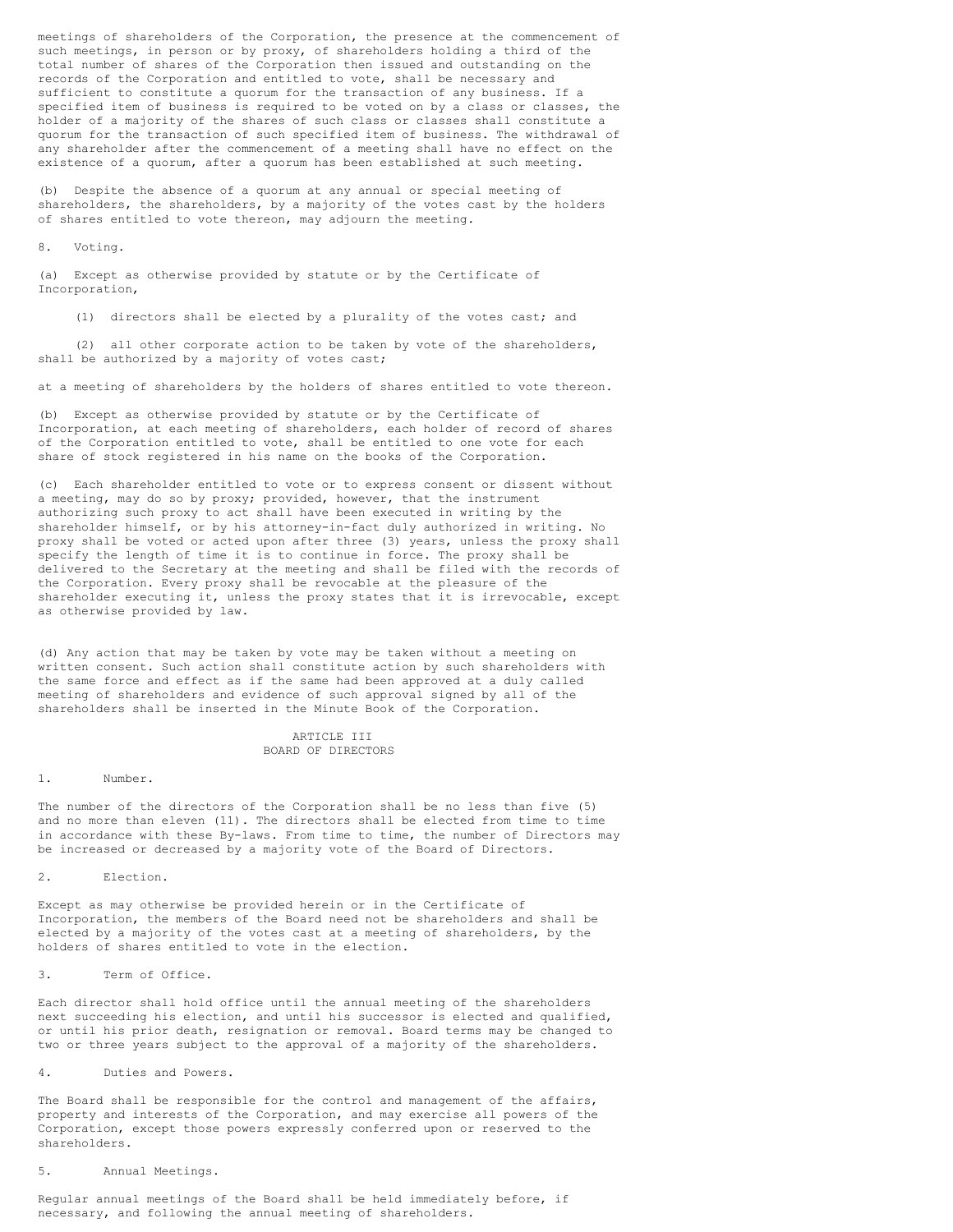#### 6. Regular Meetings and Notice.

The Board may provide by resolution for the holding of regular meetings of the Board of Directors, and may fix the time and place thereof.

Notice of regular meetings shall not be required to be given and, if given, need not specify the purpose of the meeting; provided, however, that in case the Board shall fix or change the time or place of any regular meeting, notice of such action shall be given to each director who shall not have been present at the meeting at which such action was taken within the time limited, and in the manner set forth at Section 7 of this Article III, unless such notice shall be waived.

#### 7. Special Meetings and Notice.

(a) Special meetings of the Board shall be held whenever called by the Chairman, Chief Executive Officer or by a majority of the directors, at such time and place as may be specified in the respective notices or waivers of notice thereof.

(b) Notice of special meetings shall be: 1.) mailed directly to each director, addressed to him at the address designated by him for such purpose at his usual place or business, at least two (2) business days before the day on which the meeting is to be held, 2.) delivered to him personally or 3.) given to him orally in person or by telephone, not later than the business day before the day on which the meeting is to be held.

(c) Notice of special meeting shall not be required to be given to any director who shall attend such meeting, or who submits a signed waiver of notice.

#### 8. Chairman.

At all meetings of the Board, the Chairman, if present, shall preside. If there shall be no Chairman, or he shall be absent, then the Vice Chairman shall preside. In his absence, the Chairman shall be chosen by the Directors present.

## 9. Quorum and Adjournments.

(a) At all meetings of the Board, the presence of a majority of the entire Board shall be necessary to constitute a quorum for the transaction of business, except as otherwise provide by law, by the Certificate of Incorporation, or by these By-laws. Participation of any one or more members of the Board by means of a conference telephone or similar communications equipment, allowing all persons participating in the meeting to hear each other at the same time, shall constitute presence in person at any such meeting.

(b) A majority of the directors present at any regular or special meeting, although less than a quorum, may adjourn the same from time to time without notice, until a quorum shall be present.

10. Manner of Acting.

(a) At all meetings of the Board, each director present shall have one vote.

(b) Except as otherwise provided by law, by the Certificate of Incorporation, or these By-laws, the action of a majority of the directors present at any meeting at which a quorum is present shall be the act of the Board. Any action authorized, in writing, by all the directors entitled to vote thereon and filed with the minutes of the Corporation shall be the act of the Board with the same force and effect as if the same had been passed by unanimous vote at a duly called meeting of the Board.

### 11. Vacancies.

Any vacancy in the Board of Directors resulting from an increase in the number of directors, or the death, resignation, disqualification, removal or inability to act of any director, shall be filled for the unexpired portion of the term by the majority vote of the remaining directors, though less than a quorum, at any regular meeting or special meeting of the Board called for that purpose.

## 12. Resignation.

Any director may resign at any time by giving written notice to the Chairman of the Board, or the Secretary of the Corporation. Unless otherwise specified in such written notice, such resignation shall take effect upon receipt thereof by the Board or such officer, and the acceptance of such resignation shall not be necessary to make it effective.

### 13. Removal.

Any director may be removed, for cause, at any time by the holders of a majority of the shares then entitled to vote at an election of directors, at a special meeting of the shareholders called for that purpose, or by action of the Board.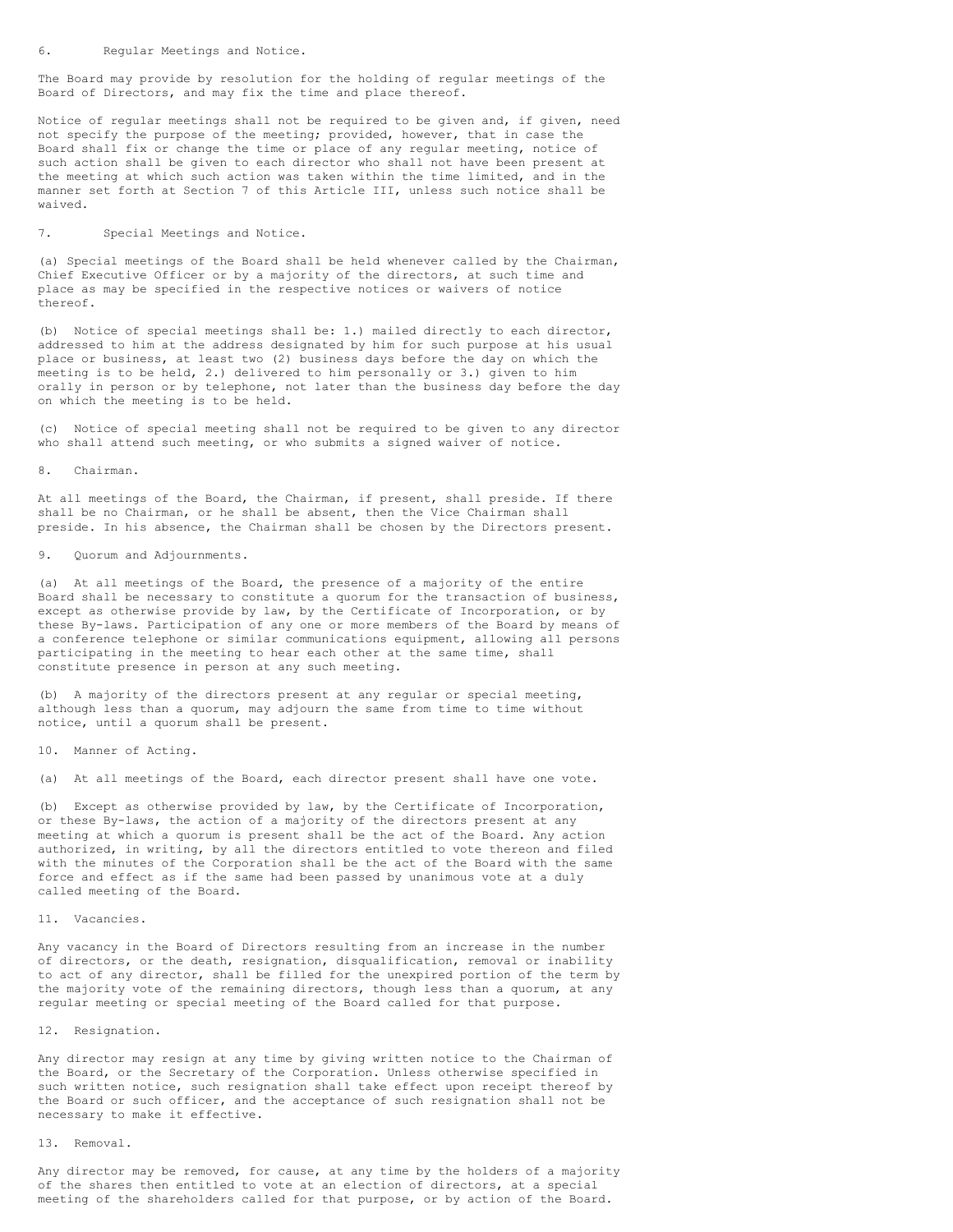### 14. Compensation.

The Board of Directors may fix the compensation of Directors. Each Director may be paid a stated salary as such or a fixed sum for the attendance at meetings of the Board of Directors or any committee thereof, or both, and may be reimbursed for his expenses of attendance at each such meeting. The Board of Directors may also pay to each Director rendering services to the Corporation not ordinarily rendered by Directors, as such, special compensation appropriate to the value of such services, as determined by the Board of Directors from time to time. None of these payments shall preclude any Director from serving the Corporation in any other capacity and receiving compensation therefore. The Board of Directors may determine the compensation of a Director who is also an Officer for service as an Officer as well as for service as a Director.

### 15. Contracts.

(a) No contract or other transaction between this Corporation and any other business shall be affected or invalidated, nor shall any director be liable in any way by reason of the fact that a director of this Corporation is interested in, or is financially interested in such other business, provided such fact is disclosed to the Board.

(b) Any director may be a party to or may be interested in any contract or transaction of this Corporation individually, and no director shall be liable in any way by reason of such interest, provided that the fact of such participation or interest be disclosed to the Board and provided that the Board shall authorize or ratify such contract or transaction by the vote (not counting the vote of any such directors) of a majority of a quorum, notwithstanding the presence of any such director at the meeting at which such action is taken. Such director may be counted in determining the presence of a quorum at such meeting. This Section shall not be construed to invalidate or in any way affect any contract or other transaction, which would otherwise be valid under the law applicable thereto.

# 16. Committees.

The Board, by resolution adopted by a majority of the entire Board, may from time to time designate from among its members an executive committee and such other committees, and alternate members thereof, as they deem desirable, each consisting of three or more members, with such powers and authority (to the extent permitted by law) as may be provided in such resolution. Each such committee shall remain in existence at the pleasure of the Board. Participation of any one or more members of a committee by means of a conference telephone or similar communications equipment allowing all persons participating in the meeting to hear each other at the same time, shall constitute a director's presence in person at any such meeting. Any action authorized in writing by all of the members of a committee and filed with the minutes of the committee shall be the act of the committee with the same force and effect as if the same had been passed by unanimous vote at a duly called meeting of the committee.

### ARTICLE IV OFFICERS

### 1. Number and Qualifications.

The officers of the Corporation shall consist of a Chief Executive Officer, a President, one or more Vice Presidents, a Secretary, a Treasurer, and such other officers, including a Chairman and Vice Chairman of the Board, as the Board of Directors may from time to time deem advisable. Any officer other than the Chairman of the Board may be, but is not required to be, a director of the Corporation. Any two or more offices may be held by the same person, except the offices of Chief Executive Officer and Secretary.

2. Election.

The officers of the Corporation shall be elected by the Board at the regular annual meeting of the Board following the annual meeting of shareholders.

3. Term of Office.

Each officer shall hold office until the annual meeting of the Board next succeeding his election, and until his successor shall have been elected and qualified, or until his death, resignation or removal.

4. Resignation.

Any officer may resign at any time by giving written notice to the Board, the Chief Executive Officer or the Secretary of the Corporation. Such resignation shall take effect upon receipt thereof by the Board or such officer, unless otherwise specified in such written notice. The acceptance of such resignation shall not be necessary to make it effective.

#### 5. Removal.

Any officer, whether elected or appointed by the Board, may be removed by the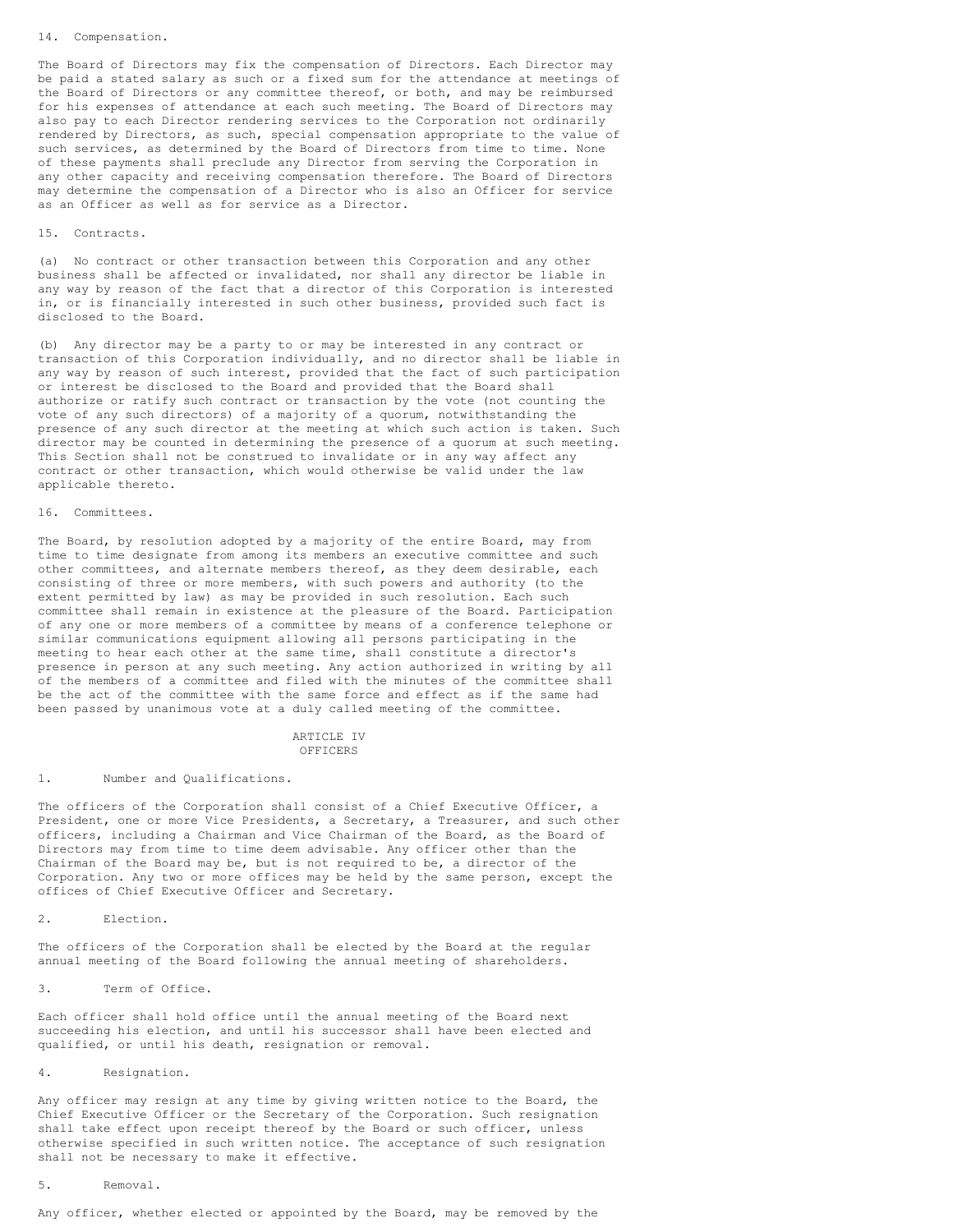Board, either with or without cause, and a successor elected by the Board at any time.

6. Vacancies.

A vacancy in any office by reason of death, resignation, inability to act, disqualification, or any other cause, may at any time be filled for the unexpired portion of the term by the Board.

7. Duties.

Unless otherwise provided by the Board, officers of the Corporation shall each have such powers and duties as generally pertain to their respective offices, such powers and duties as may be set forth in these by-laws, and such powers and duties as may be specifically provided for by the Board.

8. Sureties and Bonds.

At the request of the Board, any officer, employee or agent of the Corporation shall execute for the Corporation a bond in such sum, and with such surety as the Board may direct, conditioned upon the faithful performance of his duties to the Corporation, including responsibility for negligence and for the accounting for all property, funds or securities of the Corporation which may come into his hands.

9. Shares of Other Corporations.

Whenever the Corporation is the holder of shares of any other corporation, any right or power of the Corporation as such shareholder shall be exercised on behalf of the Corporation in such manner as the Board may authorize. Such authorization shall be given to the Chairman or the Corporation's Chief Executive Officer.

## ARTICLE V SHARES OF STOCK

#### 1. Certificates.

(a) The certificates representing shares in the Corporation shall be in such form as shall be approved by the Board and shall be numbered and registered in the order issued. They shall bear the holder's name and the number of shares and shall be signed by (i) the Chairman of the Board or the Vice Chairman of the Board or the President or a Vice President, and (ii) the Secretary or Treasurer, or any Assistant Secretary or Assistant Treasurer, and shall bear the corporate seal.

(b) Certificates representing shares shall not be issued until they are fully paid for.

(c) The Board may authorize the issuance of certificates for fractions of a share which shall entitle the holder to exercise voting rights, receive dividends and participate in liquidating distributions, in proportion to the fractional holdings.

# 2. Lost or Destroyed Certificates.

Upon notification by the holder of any certificate representing shares of the Corporation of the loss or destruction of one or more certificates representing the same, the Corporation may issue new certificates in place of any certificates previously issued by it, and alleged to have been lost or destroyed. Upon production of evidence of loss or destruction, in such form as the Board in its sole discretion may require, the Board may require the owner of the lost or destroyed certificates to provide the Corporation with a bond in such sum as the Board may direct, and with such surety as may be satisfactory to the Board, to indemnify the Corporation against any claims, loss, liability or damage it may suffer on account of the issuance of the new certificates. A new certificate may be issued without requiring any such evidence or bond when, in the judgment of the Board, it is proper to do so.

3. Transfers of Shares.

(a) Transfers of shares of the Corporation may be made on the share records of the Corporation solely by the holder of such records, in person or by a duly authorized attorney, upon surrender for cancellation of the certificates representing such shares, with an assignment or power of transfer endorsed thereon or delivered therewith, duly executed and with such proof of the authenticity of the signature, and the authority to transfer and the payment of transfer taxes as the Corporation or its agents may require.

(b) The Corporation shall be entitled to treat the holder of record of any shares as the absolute owner thereof for all purposes and shall not be bound to recognize any legal, equitable or other claim to, or interest in, such shares on the part of any other person, whether or not it shall have express or other notice thereof, except as otherwise expressly provided by law.